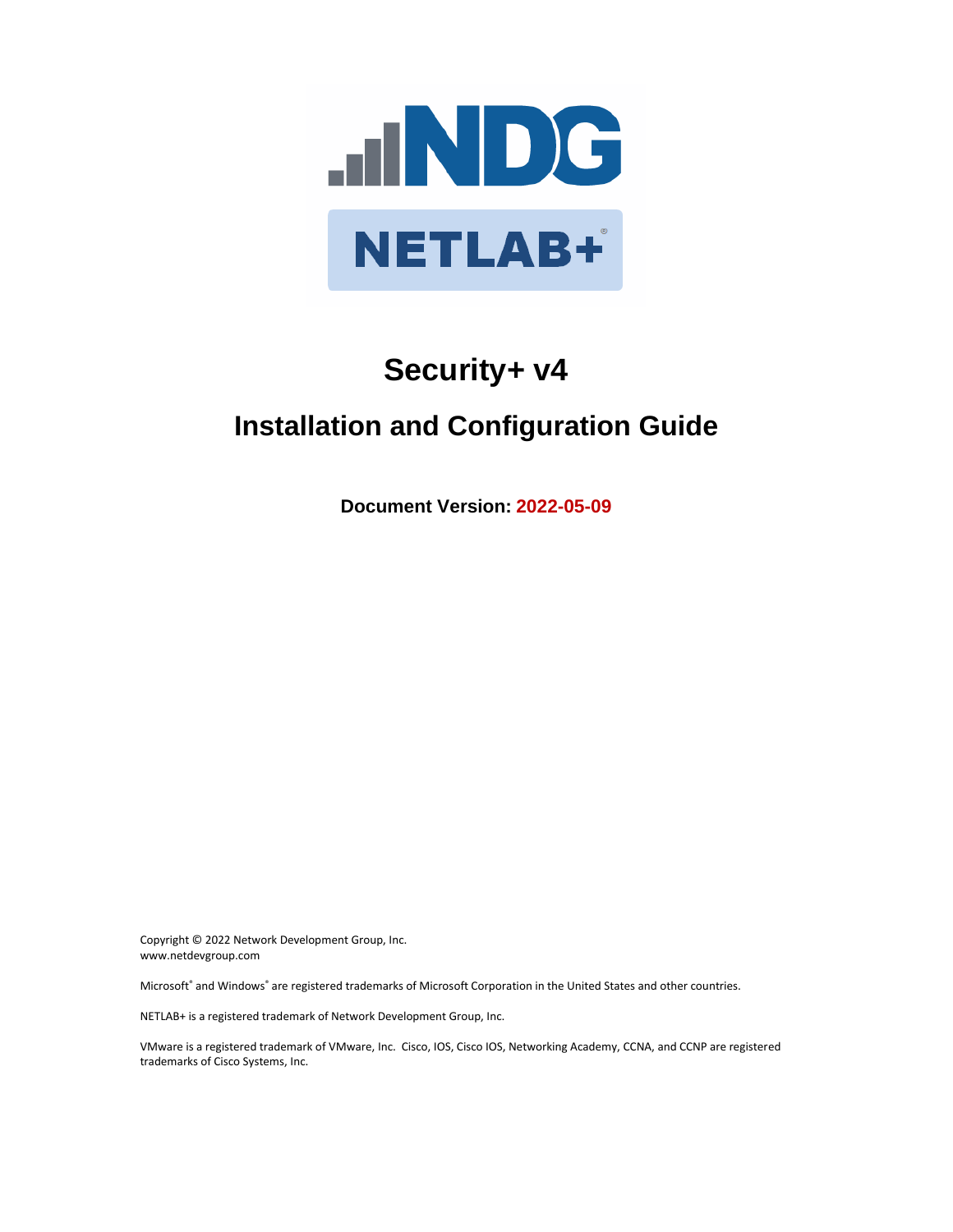

## **Contents**

| $\mathbf{1}$   |        |  |                                                               |  |
|----------------|--------|--|---------------------------------------------------------------|--|
|                | 1.1    |  |                                                               |  |
| $\overline{2}$ |        |  |                                                               |  |
|                | 2.1    |  |                                                               |  |
|                | 2.2    |  |                                                               |  |
|                | 2.3    |  |                                                               |  |
|                | 2.4    |  |                                                               |  |
|                | 2.5    |  |                                                               |  |
|                | 2.6    |  |                                                               |  |
|                | 2.7    |  |                                                               |  |
| 3              |        |  |                                                               |  |
|                | 3.1    |  |                                                               |  |
|                | 3.2    |  |                                                               |  |
| 4              |        |  |                                                               |  |
|                | 4.1    |  |                                                               |  |
|                | 4.1.1  |  |                                                               |  |
|                | 4.2    |  |                                                               |  |
|                | 4.3    |  |                                                               |  |
|                | 4.3.1  |  |                                                               |  |
|                | 4.3.2  |  |                                                               |  |
|                | 4.3.3  |  |                                                               |  |
|                | 4.3.4  |  | Create Snapshots for the Master Virtual Machines  16          |  |
|                | 4.3.5  |  |                                                               |  |
|                | 4.4    |  |                                                               |  |
|                | 4.4.1  |  |                                                               |  |
|                | 4.4.2  |  |                                                               |  |
|                | 4.4.3  |  |                                                               |  |
|                | 4.4.4  |  | Provide Temporary Internet Access to the WinOS VM  21         |  |
|                | 4.4.5  |  |                                                               |  |
|                | 4.4.6  |  |                                                               |  |
|                | 4.4.7  |  |                                                               |  |
|                | 4.4.8  |  |                                                               |  |
|                | 4.4.9  |  | Take New Snapshots for the Changed Master Virtual Machines 23 |  |
|                | 4.4.10 |  |                                                               |  |
| 5.             |        |  |                                                               |  |
|                | 5.1    |  |                                                               |  |
|                | 5.2    |  |                                                               |  |
|                | 5.3    |  |                                                               |  |
|                | 5.4    |  |                                                               |  |
|                | 5.5    |  |                                                               |  |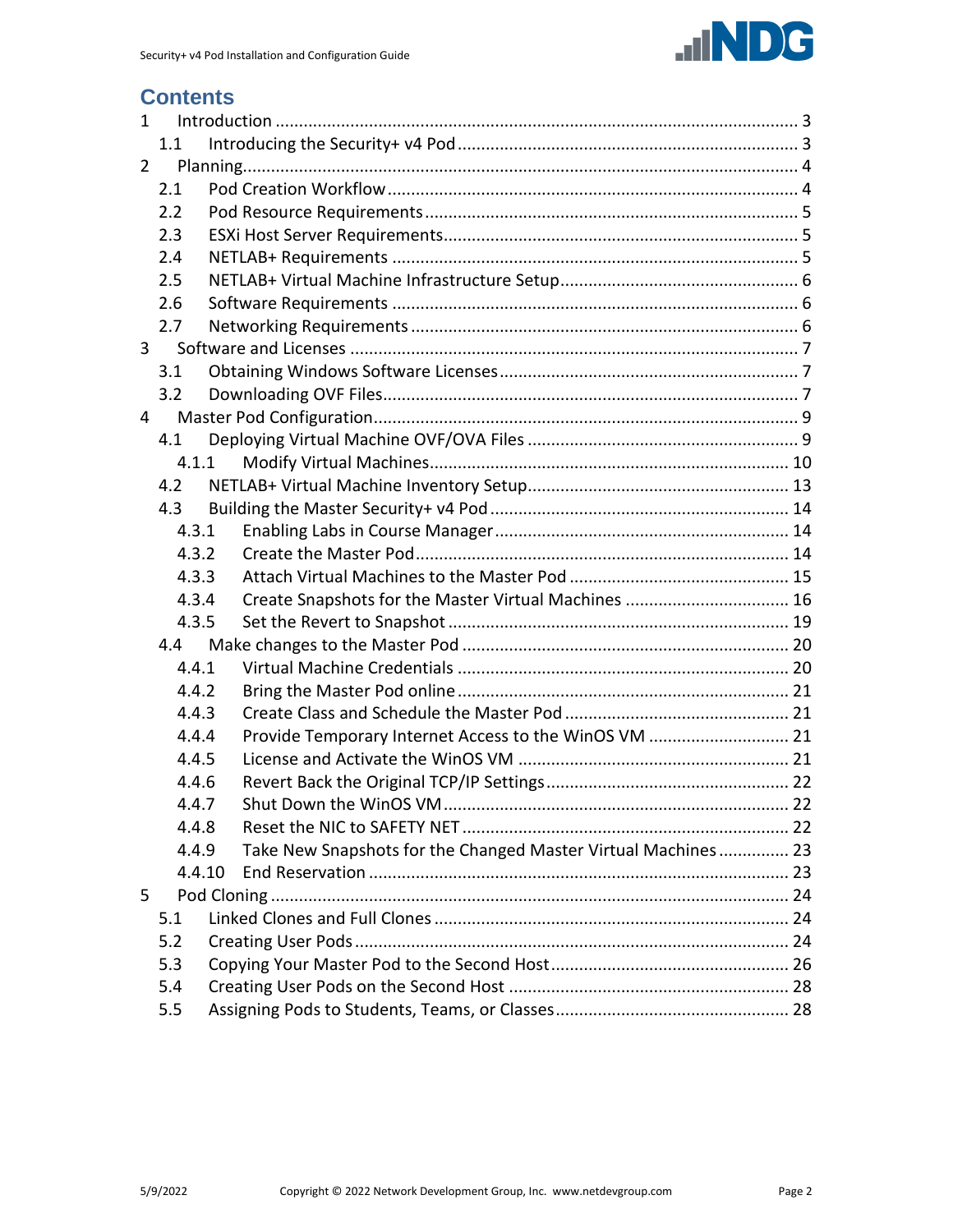

#### <span id="page-2-0"></span>**1 Introduction**

This document provides detailed guidance on performing the installation and configuration of the *Security+ v4* pod on the *NETLAB+ VE* system.

## <span id="page-2-1"></span>**1.1 Introducing the Security+ v4 Pod**

The *Security+ v4* pod is a 100% virtual machine pod consisting of five virtual machines. Linked together through virtual networking, these five virtual machines provide the environment for a student or a team to perform the *Security+ v4* labs.

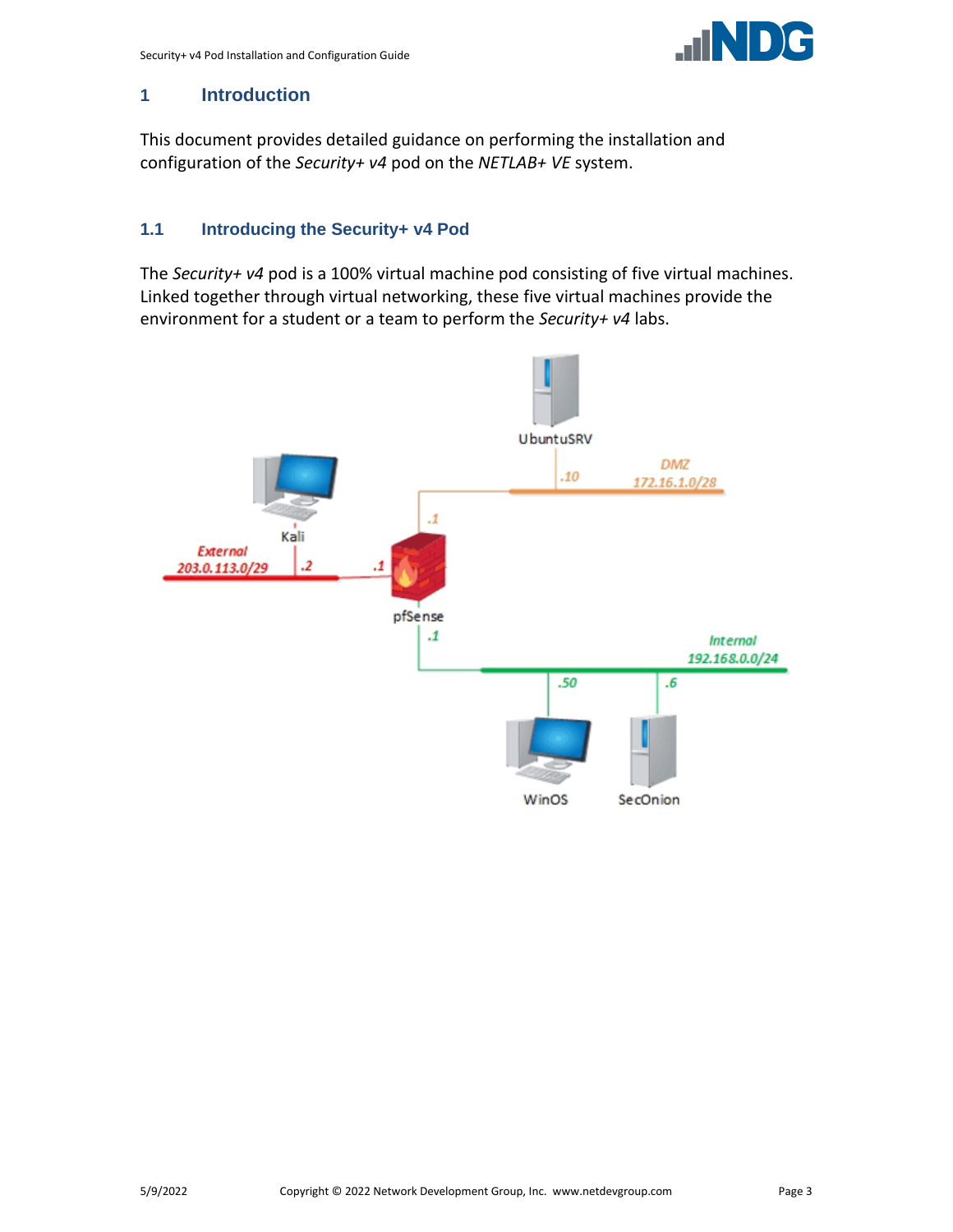

## <span id="page-3-0"></span>**2 Planning**

This guide provides specific information pertinent to delivering the *Security+ v4* pod. The *[NETLAB+ Remote PC Guide Series](http://www.netdevgroup.com/support/documentation/netlabve/)* provides the prerequisite guidance for setting up your VMware infrastructure, including:

- An introduction to virtualization using *NETLAB+*
- Detailed setup instructions for standing up *VMware vCenter* and *VMware ESXi*
- Virtual machine and virtual pod management concepts using *NETLAB+*

This document assumes that you have set up virtual machine infrastructure in accordance with the *[NETLAB+ Remote PC Guide Series](http://www.netdevgroup.com/support/documentation/netlabve/)*. The planning information below refers to specific sections in the *Remote PC Guide* when applicable.

## <span id="page-3-1"></span>**2.1 Pod Creation Workflow**

The following list is an overview of the pod setup process.

- 1. Obtain the master virtual machine images required for the master pod.
- 2. Deploy the master virtual machine images to your *VMware vCenter Appliance*.
	- a. Deploy virtual machines using **Thin Provisioning** to reduce storage consumption.
	- b. Make necessary adjustments to each virtual machine in the environment.
		- i. Insert/Verify manual **MAC** addresses.
		- ii. Change the default network to **SAFETY NET**.
		- iii. Any other configuration changes mentioned in this guide.
- 3. Import the deployed virtual machines to the *NETLAB+* **Virtual Machine Inventory**.
- 4. Activate or license the required software on each virtual machine when prompted.
- 5. Take a snapshot of each virtual machine in the master pod labeled **GOLDEN\_MASTER** after all configurations and licensing have taken effect. The *GOLDEN\_MASTER* snapshot is used to clone virtual machine images for the user pods.
- 6. Use the *NETLAB+* **Pod Cloning** feature to create student pods from the master pod.
- 7. If multiple hosts are used in the *NETLAB+* environment, make a **Full Clone** of the master pod on the initial host (Host A) to the subsequent host (Host B) and so on using the *NETLAB+* **Pod Cloning** feature.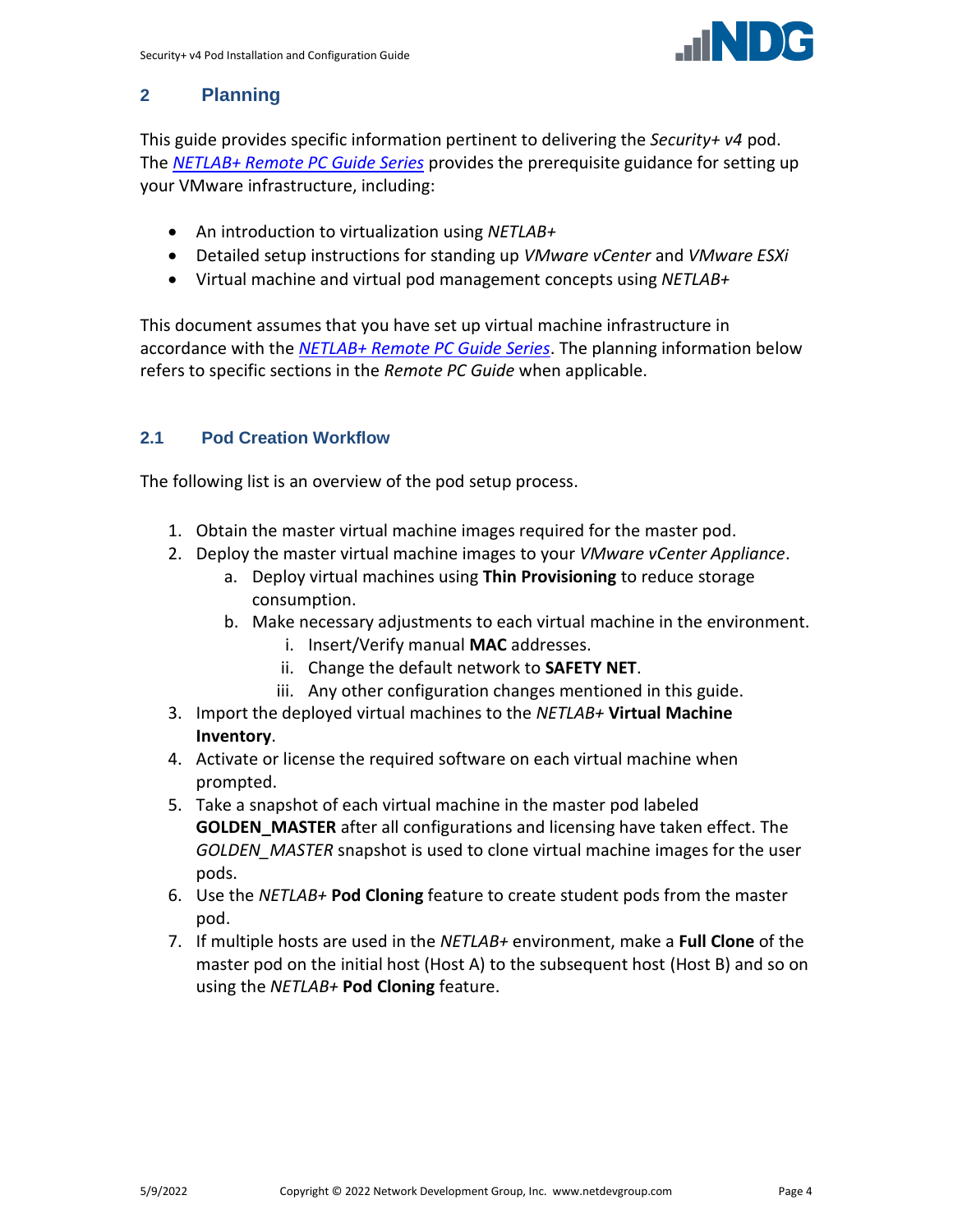

## <span id="page-4-0"></span>**2.2 Pod Resource Requirements**

The *Security+ v4* course will consume 109.5 GB of storage per each master pod instance.

The following table provides details of the storage requirements for each of the virtual machines in the pod.

| <b>Virtual Machine</b> | <b>OVF/OVA</b> | <b>Initial Master Pod</b><br>(Thin Provisioned) | <b>Maximum</b><br><b>Allocated</b><br><b>Memory</b> |
|------------------------|----------------|-------------------------------------------------|-----------------------------------------------------|
| Kali                   | 11 GB          | 28.9 GB                                         | $2$ GB                                              |
| pfSense                | 553.7 MB       | 872.5 MB                                        | 512 MB                                              |
| SecOnion               | 22.5 GB        | 38.9 GB                                         | 12 GB                                               |
| <b>UbuntuSRV</b>       | 8.9 GB         | 19.6 GB                                         | 4 GB                                                |
| <b>WinOS</b>           | 13.7 GB        | 21.2 GB                                         | 8 GB                                                |
| <b>Total</b>           | 56.7 GB        | 109.5 GB                                        | 26.5 GB                                             |

## <span id="page-4-1"></span>**2.3 ESXi Host Server Requirements**

Please refer to the *NDG* website for specific *ESXi* host requirements to support virtual machine delivery: <https://www.netdevgroup.com/products/requirements/>

The deployment of the *Security+ v4* pod requires VMware ESXi version of **6.0** or greater.

The number of **active** pods that can be used simultaneously depends on the *NETLAB+* product license and the number of *VMware ESXi* host servers meeting the hardware requirements specifications.

For current *ESXi* server requirements and active pod count, refer to the following URL:

[http://www.netdevgroup.com/support/remote\\_pc.html#vm\\_host\\_server\\_specificati](http://www.netdevgroup.com/support/remote_pc.html#vm_host_server_specifications) [ons.](http://www.netdevgroup.com/support/remote_pc.html#vm_host_server_specifications)

## <span id="page-4-2"></span>**2.4 NETLAB+ Requirements**

Please **Note** 

Installation of *Security+ v4* pods, as described in this guide, requires that you are running *NETLAB+ VE*.

Previous versions of *NETLAB+* do not support requirements for the *Security+ v4* course on the physical host servers.

Please refer to the *[NETLAB+ Remote PC Guide Series](https://www.netdevgroup.com/support/documentation/netlabve/)*.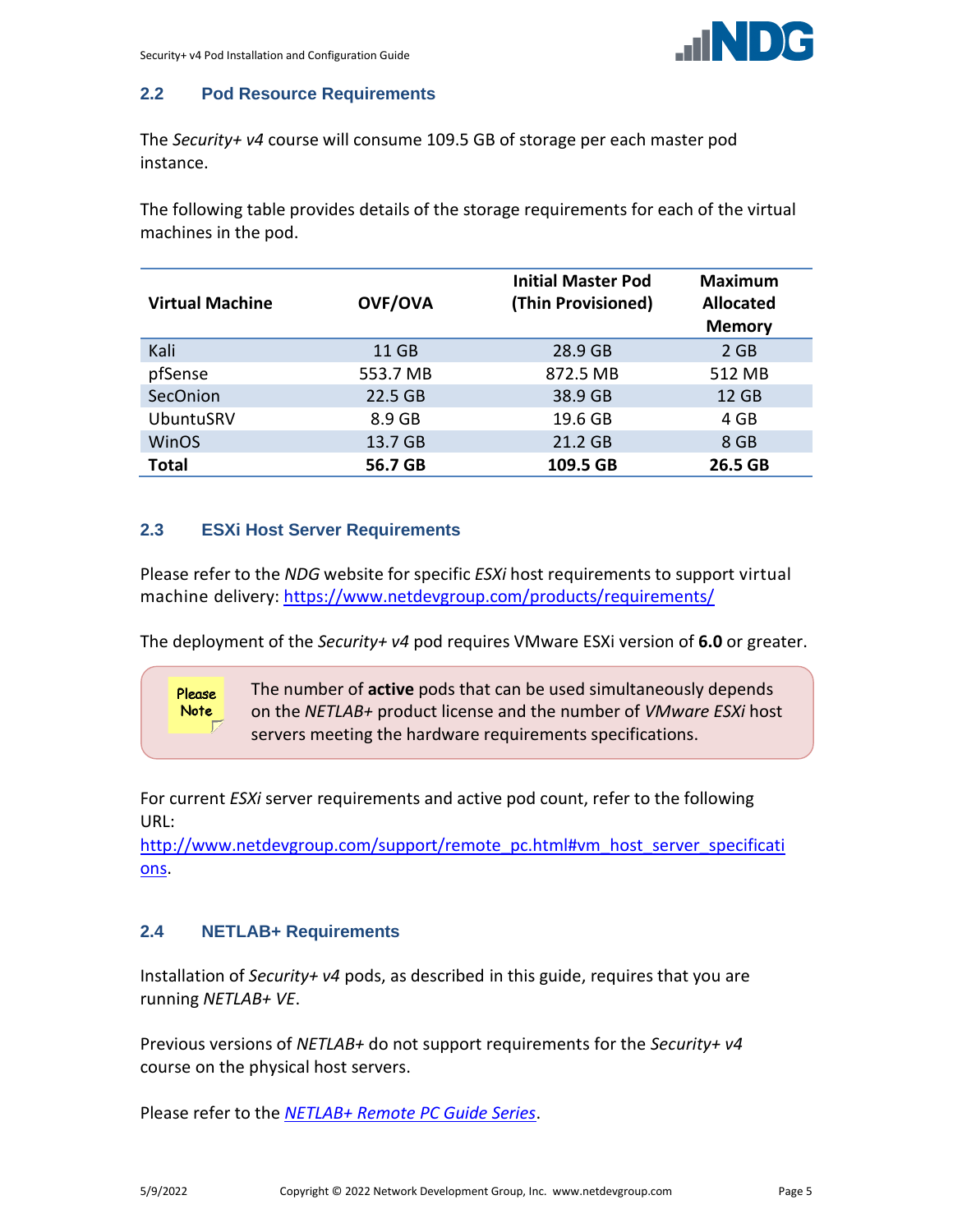

#### <span id="page-5-0"></span>**2.5 NETLAB+ Virtual Machine Infrastructure Setup**

The *NETLAB+ Virtual Machine Infrastructure* setup is described in the following sections of the *[NETLAB+ Remote PC Guide Series:](http://www.netdevgroup.com/support/documentation/netlabve/)*

- *Registering a Virtual Datacenter in NETLAB+*
- *Adding ESXi hosts in NETLAB+*
- *Proactive Resource Awareness*



#### <span id="page-5-1"></span>**2.6 Software Requirements**

For the purpose of software licensing, each virtual machine is treated as an individual machine, PC, or server. Please refer to the specific vendor license agreements (and educational discount programs, if applicable) to determine licensing requirements for your virtual machines' software, operating system, and applications.

The minimum virtual infrastructure software required for standing up this pod is in the following table.

| <b>Virtual Infrastructure Requirements</b> |                |  |  |
|--------------------------------------------|----------------|--|--|
| <b>Software</b>                            | <b>Version</b> |  |  |
| vSphere ESXi                               | 6.0            |  |  |
| vCenter Server                             | 6.0            |  |  |

Please refer to the *Software and Licenses* section regarding the software requirements for virtual machines in the pod.

#### <span id="page-5-2"></span>**2.7 Networking Requirements**

To accommodate the movement of large *VMs*, *OVF/OVAs*, and *ISO* disk images from one host to another, gigabit Ethernet or better connectivity is recommended to interconnect your *NETLAB+*, *vCenter Server* system, and *ESXi* host systems.

The two standard networking models recommended to interconnect your servers are described in detail in the *Networking Models* section of the *[Remote PC Guide Series,](http://www.netdevgroup.com/support/documentation/NETLAB_Remote_PC_Guide_Vol_1_Introduction.pdf)  Volume 1 - [Introduction and Planning.](http://www.netdevgroup.com/support/documentation/NETLAB_Remote_PC_Guide_Vol_1_Introduction.pdf)*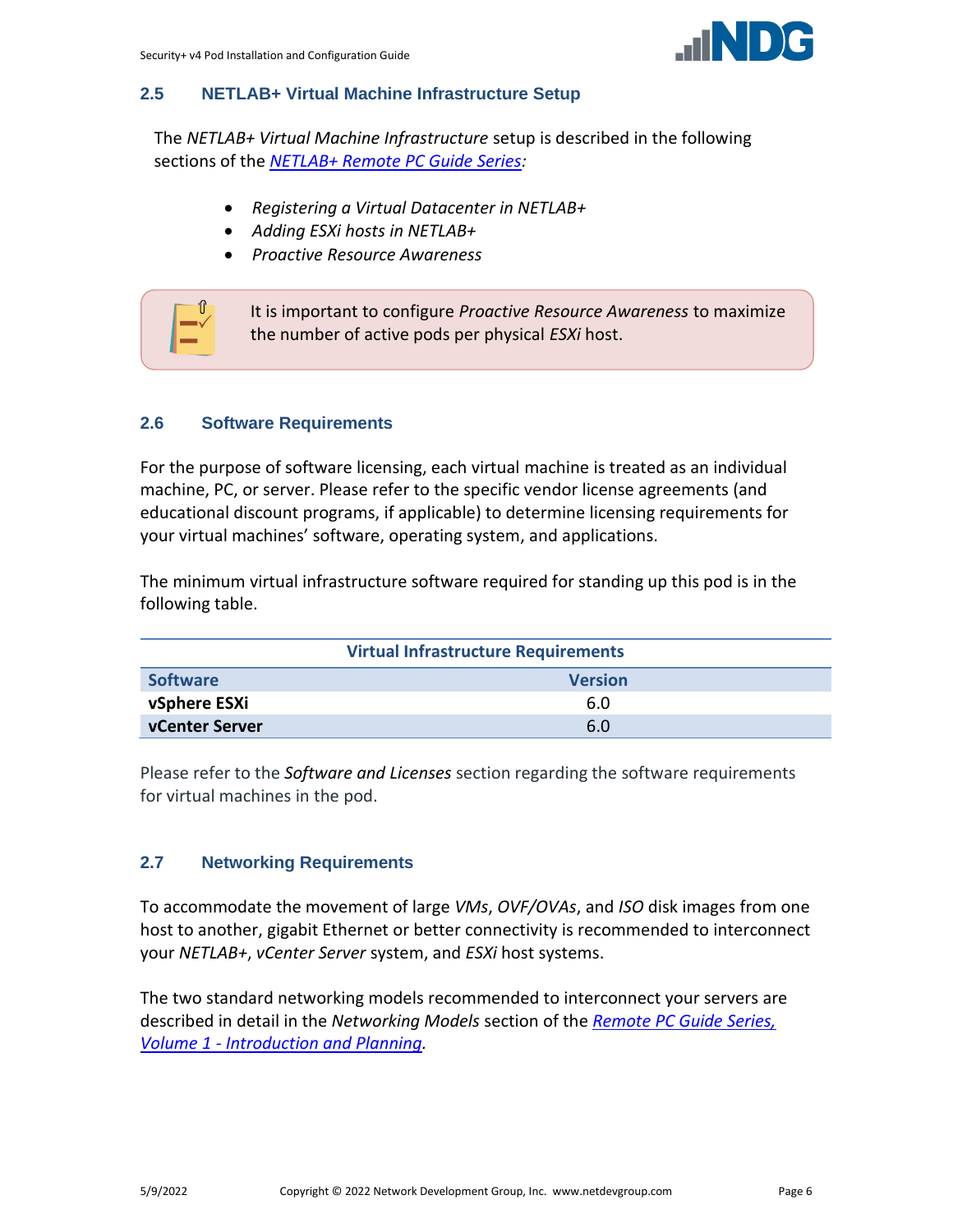## <span id="page-6-0"></span>**3 Software and Licenses**

#### <span id="page-6-1"></span>**3.1 Obtaining Windows Software Licenses**

The following table lists the software that is required for the virtual machines inside the *Security+ v4* pod. Your organization needs to be a member of the vendor programs listed in the *Source* column to obtain and use the licenses. To subscribe to the *Microsoft Azure Dev Tools for Teaching* program, visit:

[https://azureforeducation.microsoft.com/en-us/Institutions.](https://azureforeducation.microsoft.com/en-us/Institutions)

| <b>Pod Software Requirements</b> |                        |                              |  |  |
|----------------------------------|------------------------|------------------------------|--|--|
| <b>Software</b>                  | <b>Version</b>         | <b>Source</b>                |  |  |
| <b>Windows Server</b>            | 2019 Standard (64-bit) | Azure Dev Tools for Teaching |  |  |

To enable all features of the *Windows*-based virtual machines, licensing will be required, followed through with activations for the master virtual machines only. This needs to be done before cloning.

> For more information regarding the *Microsoft Azure Dev Tools for Teaching* program, you may visit their FAQ page: [https://azure.microsoft.com/en-us/education/institutions/dev-tools](https://azure.microsoft.com/en-us/education/institutions/dev-tools-for-teaching-faq/)[for-teaching-faq/.](https://azure.microsoft.com/en-us/education/institutions/dev-tools-for-teaching-faq/)

> It is recommended to acquire the *Multiple Activation Key* (*MAK*) lab key license for a specified *Windows* product. This type of key enables you to activate multiple installations of a product with the same key.

Please note that activating licenses is only required on master pods. Doing a *Link Clone* of the master pod will preserve the activation on the cloned VMs in the user pods. It is important to note that when activating *Windows*, the VMs have temporary Internet access so that they can contact *Microsoft Licensing Servers*.

## <span id="page-6-2"></span>**3.2 Downloading OVF Files**

The virtual machines are made available as *Open Virtualization Format* (*OVF*) or *Open Virtualization Archive* (*OVA*) files. These files are available for download from *CSSIA*.

To request access to the preconfigured virtual machine templates from *CSSIA*:

- 1. Go to *the CSSIA Resources* page: <https://www.cssia.org/cssiaresources/>
- 2. Select **CSSIA VM Image Sharing Agreement**.
- 3. Complete and submit your access request by following the instructions on the request form.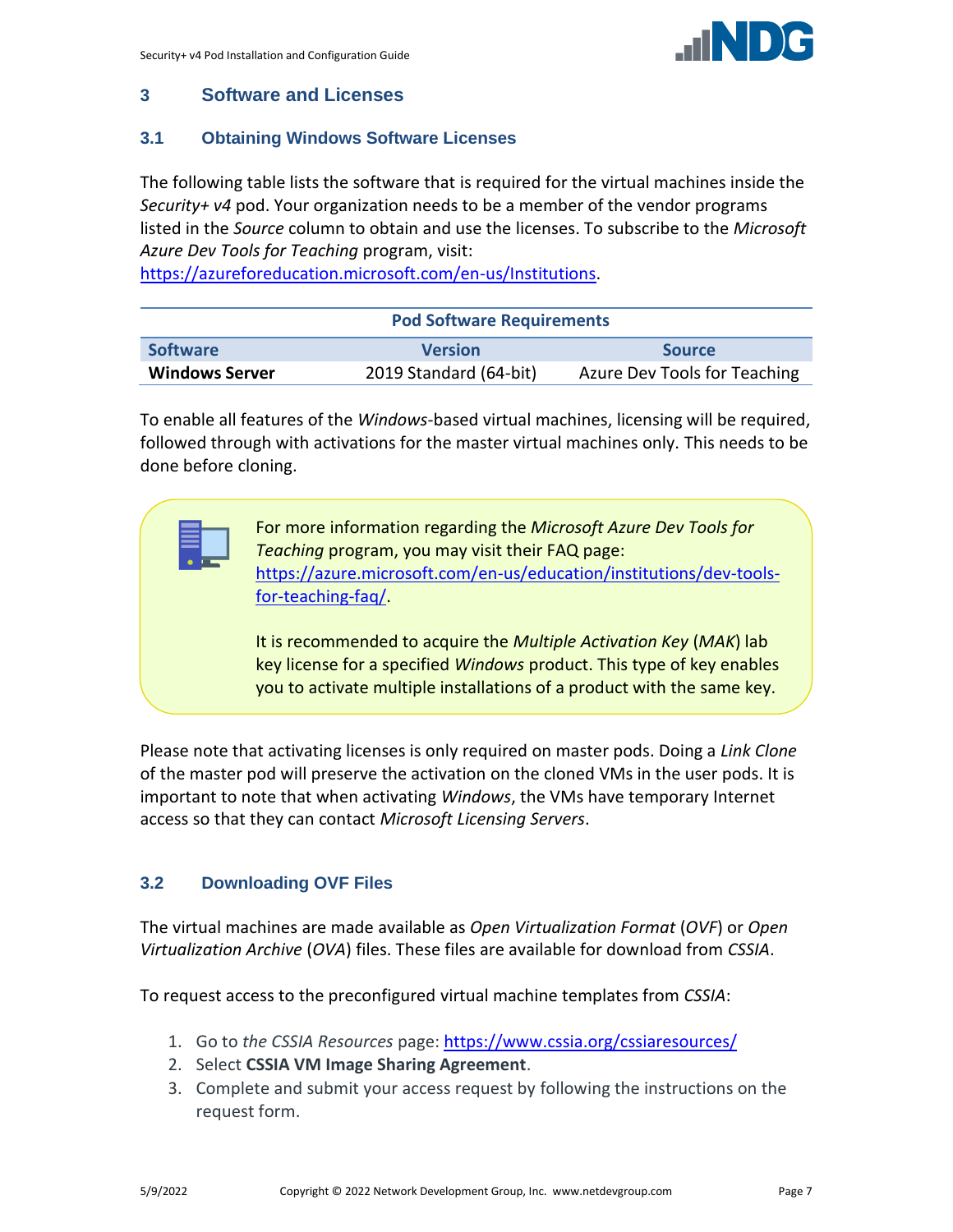

- 4. *CSSIA* will provide, via email, password-protected download links. Access to the download links is provided only to customers who are current with their NETLAB+ support contract and are participants in the appropriate partner programs (*i.e., Cisco Networking Academy, VMware IT Academy, Red Hat Academy, and/or Palo Alto Networks*).
- 5. Once all virtual machines have been downloaded, they can be deployed following the steps in the appropriate pod installation guide. Each virtual machine is deployed individually.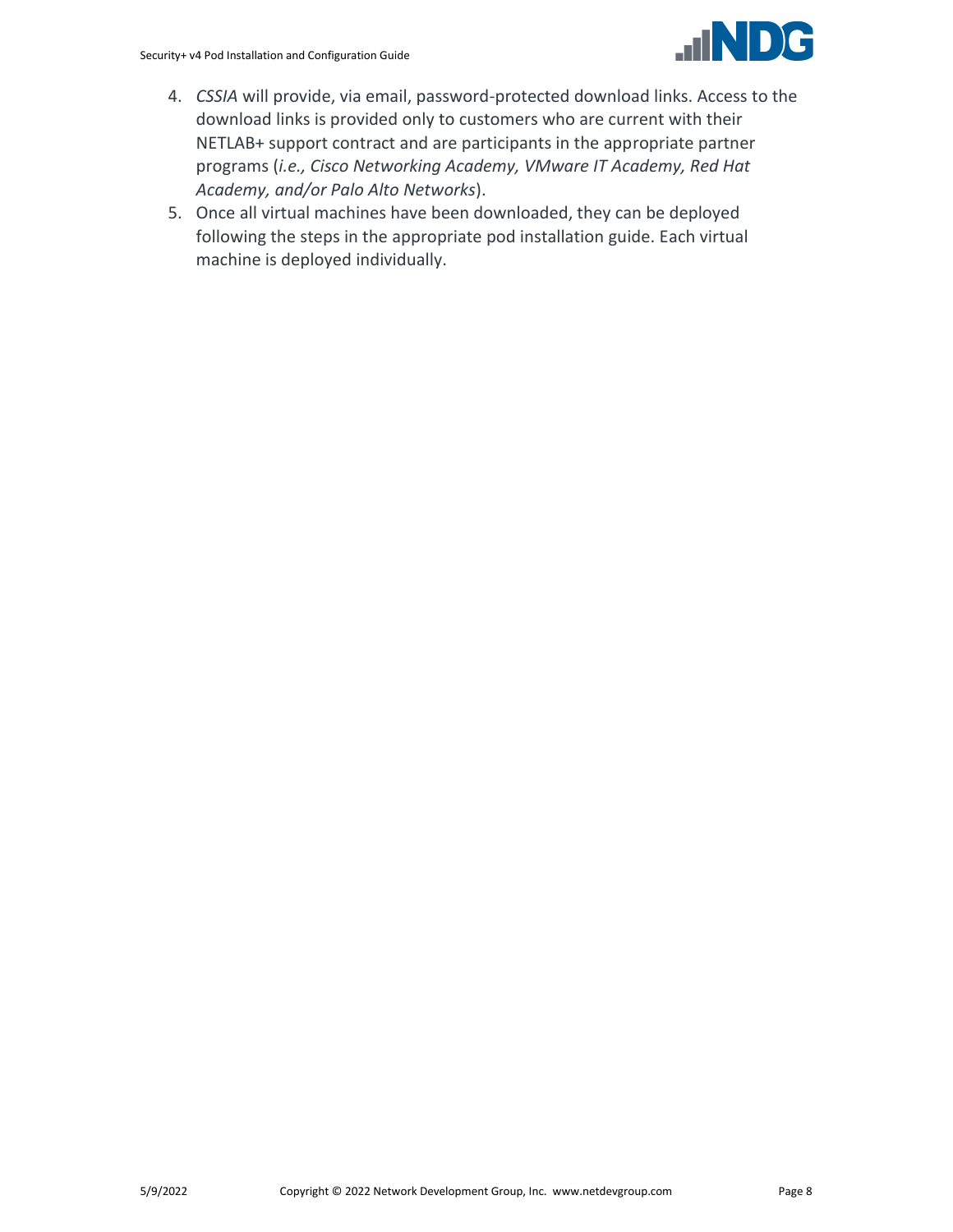

## <span id="page-8-0"></span>**4 Master Pod Configuration**

## <span id="page-8-1"></span>**4.1 Deploying Virtual Machine OVF/OVA Files**

Deploy on your host server the pod virtual machine *OVF*/*OVA* files you have downloaded.

- 1. Navigate to your **vSphere Client** using your management workstation, ensure that your downloaded *OVA/OVF* files are accessible on this machine, and then connect to your **vCenter Server**.
- 2. From the *vSphere Client* interface, navigate to **Hosts and Clusters**.
- 3. Right-click on the target **ESXi Host Server** and select **Deploy OVF Template**.
- 4. In the *Deploy OVF Template* window, on the *Select source* step, select the **Local File** radio button and click **Browse**.

| <b>VM Name</b>   | <b>VM OS</b>                                    | <b>Virtual Machine OVA Name</b> |
|------------------|-------------------------------------------------|---------------------------------|
| Kali             | Linux                                           | NDG SecPlusv4 FM.Kali           |
| pfSense          | FreeBSD                                         | NDG SecPlusv4 FM.pfSense        |
| <b>SecOnion</b>  | Linux                                           | NDG SecPlusv4 FM.SecOnion       |
| <b>UbuntuSRV</b> | FreeBSD                                         | NDG SecPlusv4 FM.UbuntuSRV      |
| <b>WinOS</b>     | <b>Windows Server</b><br>2019 Standard<br>(x64) | NDG SecPlusv4 FM.WinOS          |

5. Locate and select one of the VMs for the pod, click **Open**.

| Please | Only one VM can be selected using this wizard. The process will have |
|--------|----------------------------------------------------------------------|
| Note   | to be repeated for the remaining VMs.                                |

- 6. Verify that the VM information populates next to the *Browse* button and click **Next**.
- 7. On the *Review details* step, make sure to fill the checkbox for **Accept extra configuration options** (*if present*) and click **Next**.
- 8. On the *Select name and folder* step, change the name of the virtual machine to something that is easy to manage. You can use the names provided in the list below as names for the virtual machines if you do not have a set naming convention. Select the appropriate **datacenter** and click **Next**.

| <b>VM Name</b>   | <b>VM OS</b> | <b>Virtual Machine Deployment</b> |
|------------------|--------------|-----------------------------------|
|                  |              | <b>Name</b>                       |
| Kali             | Linux        | NDG SecPlusv4 Master.Kali         |
| pfSense          | FreeBSD      | NDG SecPlusv4 Master.pfSense      |
| <b>SecOnion</b>  | Linux        | NDG SecPlusv4 Master.SecOnion     |
| <b>UbuntuSRV</b> | Linux        | NDG SecPlusv4 Master.UbuntuSRV    |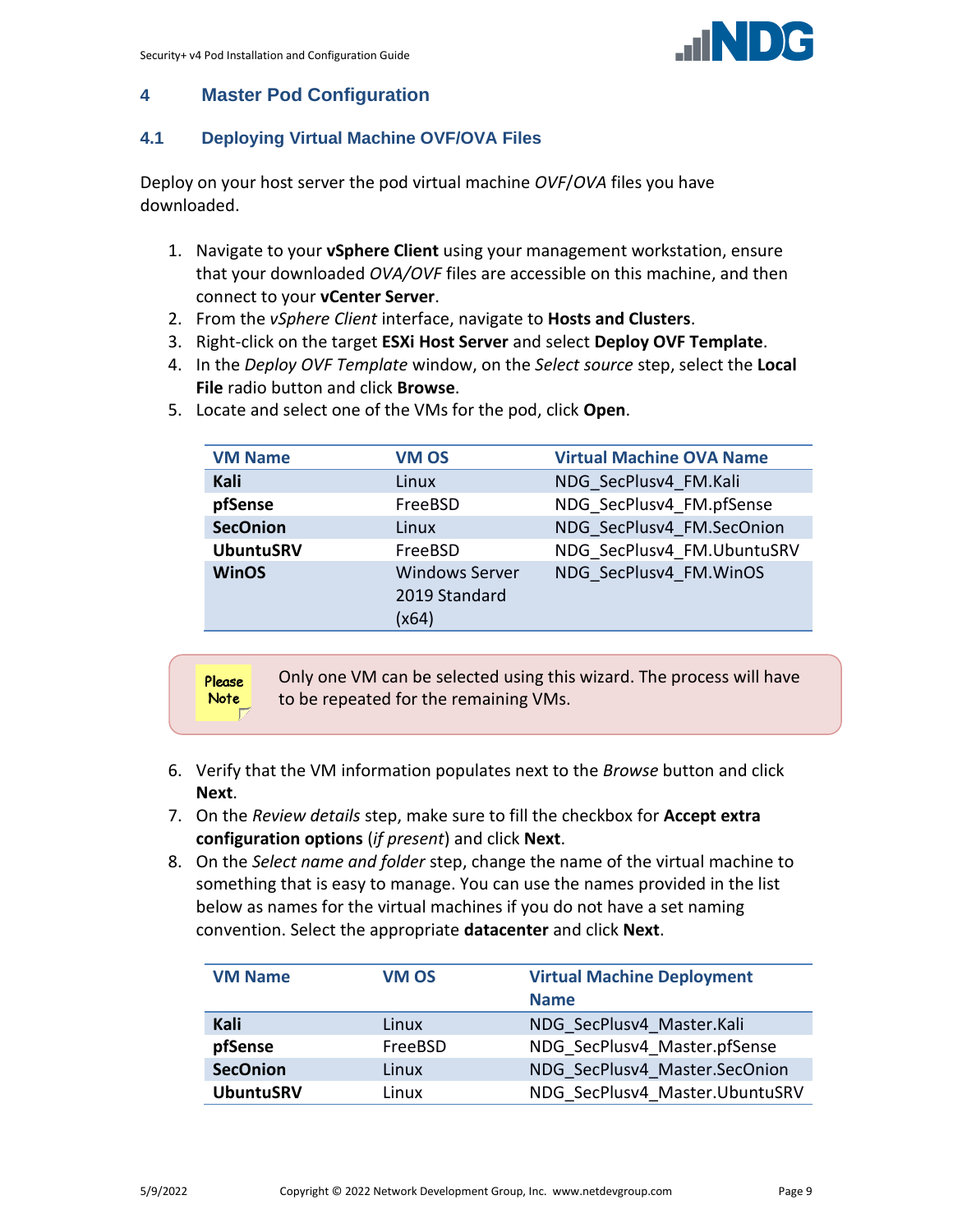

| <b>WinOS</b> | Windows Server | NDG SecPlusv4 Master. WinOS |
|--------------|----------------|-----------------------------|
|              | 2019 Standard  |                             |
|              | (x64)          |                             |

- 9. On the *Select Storage* step, choose the appropriate storage device and make sure that **Thin Provision** is selected. Click **Next**.
- 10. In the *Setup networks* section, select **SAFETY NET** as the destination and click **Next.**



If *SAFETY NET* is not available, refer to the *Create a Safe Staging Network* section in the *[Remote PC Guide Series](http://www.netdevgroup.com/support/documentation/NETLAB_Remote_PC_Guide_Vol_2_Installation.pdf) – Volume 2*.

- 11. In the *Ready to complete* section, make sure **Power on after deployment** is **unchecked** and confirm the settings. Click **Finish**.
- 12. *vCenter* will begin deploying the virtual machine. This may take some time, depending on the speed of your connection, HDDs, etc. Repeat the previous steps for each remaining virtual machine in the master pod.

## <span id="page-9-0"></span>**4.1.1 Modify Virtual Machines**

Once the virtual machines are imported onto the host, verify the configurations. The following steps will guide you through the process.

- 1. In the *vSphere Client* interface, right-click on the imported virtual machine and select **Edit Settings**.
- 2. For all the virtual machines, manually assign the *MAC* addresses for each *NIC*. The table below identifies the *MAC* addresses per *NIC*.

| <b>Virtual Machine</b> | <b>NIC</b>    | <b>MAC</b>        |
|------------------------|---------------|-------------------|
| Kali                   | 1             | 00:50:56:03:13:02 |
| pfSense                | 1             | 00:50:56:92:68:01 |
|                        | $\mathcal{P}$ | 00:50:56:00:16:01 |
|                        | 3             | 00:50:56:03:13:01 |
| <b>SecOnion</b>        | 1             | 00:50:56:92:68:06 |
|                        | $\mathcal{P}$ | 00:50:56:00:00:FF |
| <b>UbuntuSRV</b>       |               | 00:50:56:16:01:10 |
| <b>WinOS</b>           |               | 00:50:56:92:68:50 |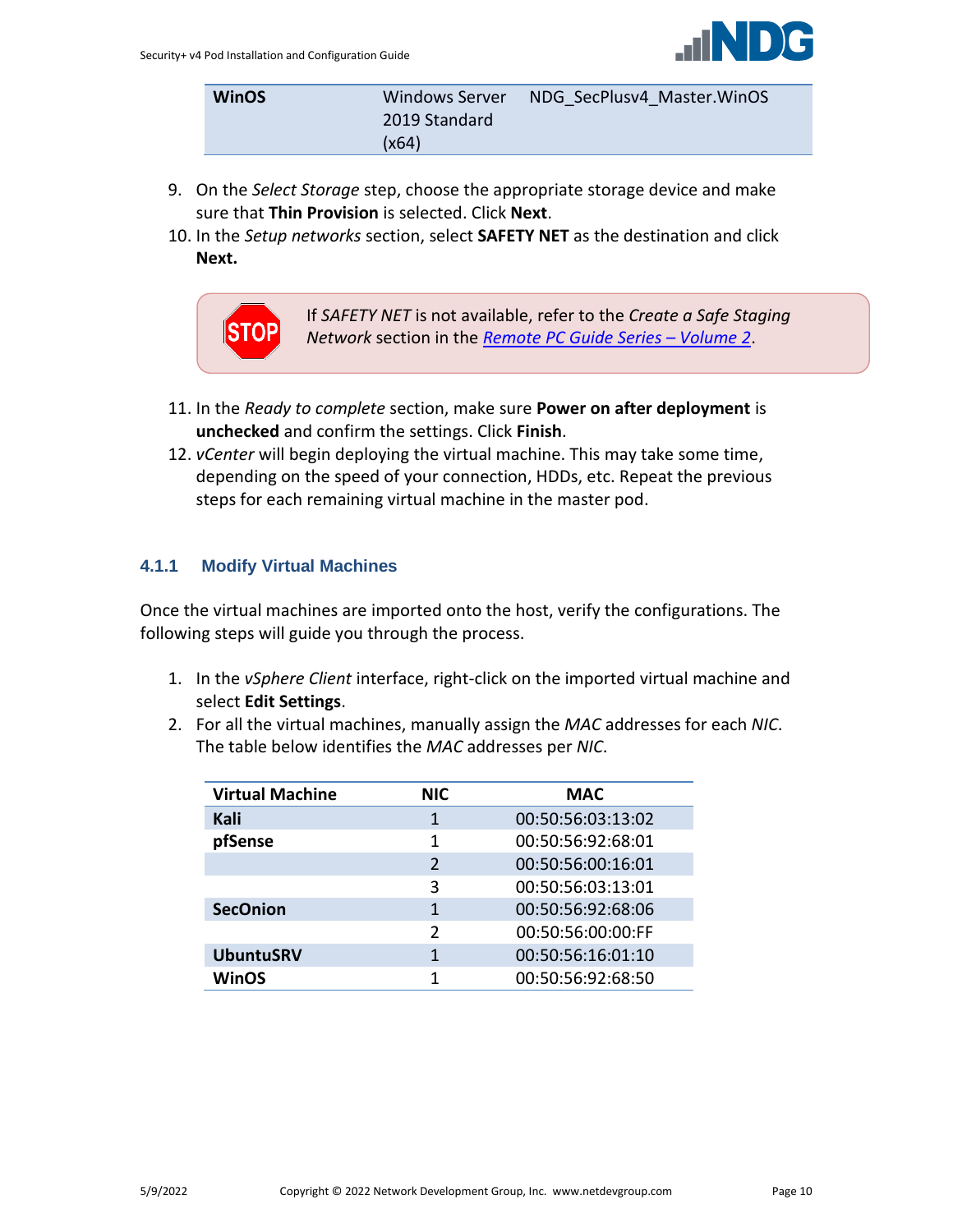

Edit Settings | NDG\_SecPlusv4\_Master.Kali

 $\times$ 

|                          | <b>ADD NEW DEVICE</b>                                                                                          |  |  |
|--------------------------|----------------------------------------------------------------------------------------------------------------|--|--|
| $\angle$ CPU             | $\overline{2}$<br>$\sim$<br>$\bf{0}$                                                                           |  |  |
| > Memory                 | $\overline{2}$<br>$GB \sim$<br>$\overline{\mathbf{v}}$                                                         |  |  |
| $\angle$ Hard disk 1     | 40<br>GB $\vee$                                                                                                |  |  |
| > SCSI controller 0      | <b>LSI Logic Parallel</b>                                                                                      |  |  |
| Metwork adapter 1        | SAFETY NET V                                                                                                   |  |  |
| <b>Status</b>            | Connect At Power On                                                                                            |  |  |
| <b>Adapter Type</b>      | VMXNET 3<br>$\sim$                                                                                             |  |  |
| DirectPath I/O           | $\triangledown$ Enable                                                                                         |  |  |
| <b>MAC Address</b>       | 00:50:56:03:13:02<br>Manual                                                                                    |  |  |
| $>$ Video card           | Specify custom settings $\sim$                                                                                 |  |  |
| <b>VMCI</b> device       | Device on the virtual machine PCI bus that provides support for the<br>virtual machine communication interface |  |  |
| <b>SATA controller O</b> | <b>AHCI</b>                                                                                                    |  |  |
| $\rightarrow$ Other      | <b>Additional Hardware</b>                                                                                     |  |  |

CANCEL ok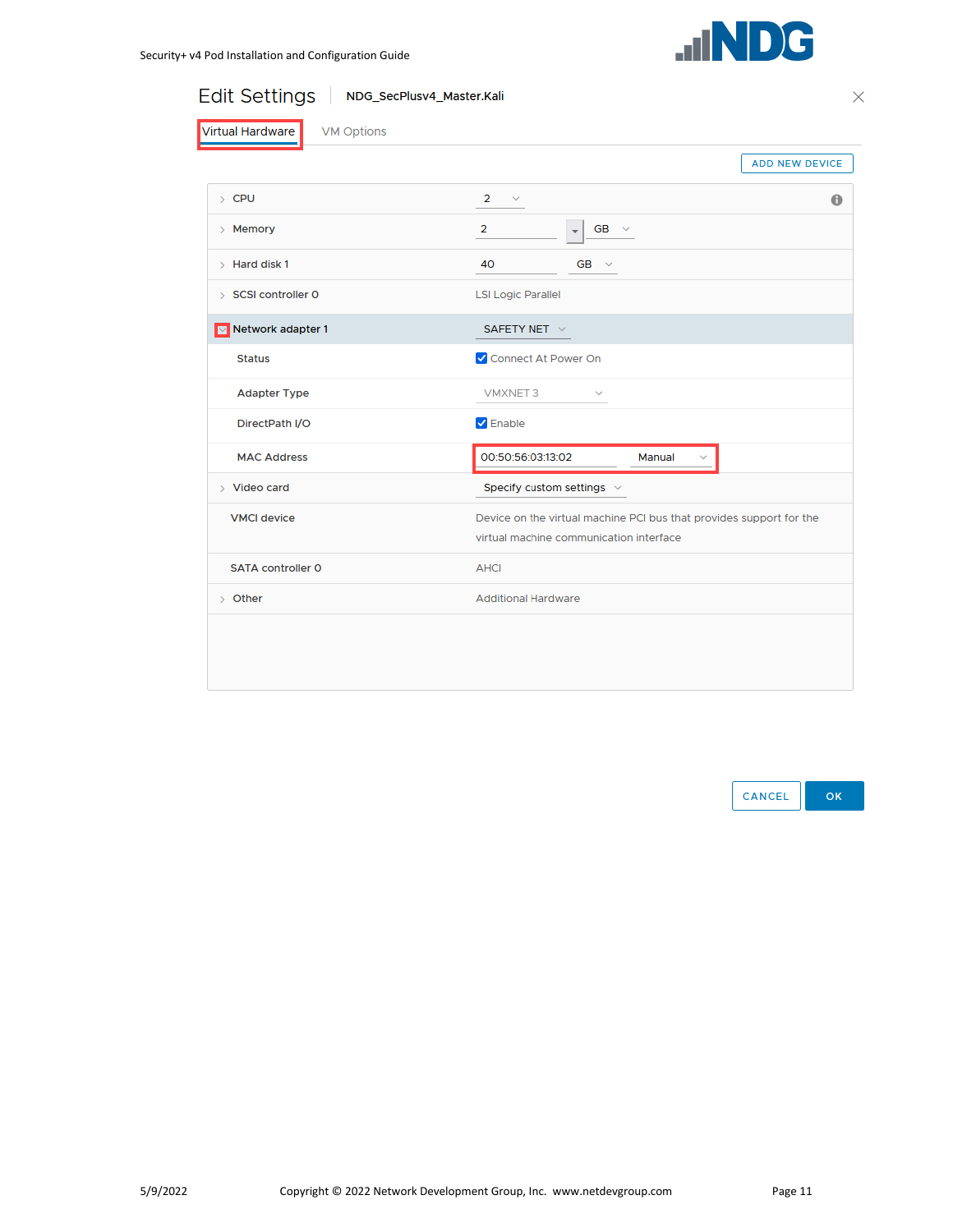

3. While in the *Edit Settings* window, click on the **VM Options** tab and expand the **VMware Tools** section. **Check** the checkbox for **Synchronize guest time with host** to enable the feature. Click **OK** to save the configuration.

| <b>Edit Settings</b><br>NDG_SecPlusv4_Master.Kali<br><b>Virtual Hardware</b><br><b>VM Options</b> |                                                                                                                                   |   |
|---------------------------------------------------------------------------------------------------|-----------------------------------------------------------------------------------------------------------------------------------|---|
| > General Options                                                                                 | VM Name: NDG_SecPlusv4_Master.Kali                                                                                                | ^ |
| > VMware Remote Console Options                                                                   | Lock the guest operating system when the last remote user<br>disconnects                                                          |   |
| $\angle$ Encryption                                                                               | Expand for encryption settings                                                                                                    |   |
| > Power management                                                                                | Expand for power management settings                                                                                              |   |
| VMware Tools                                                                                      |                                                                                                                                   |   |
| <b>Power Operations</b>                                                                           | Power On / Resume VM<br>Shut Down Guest (Default) $\vee$<br>Suspend (Default) $\vee$<br>ПΠ<br>Restart Guest (Default) $\vee$<br>ь |   |
| <b>Tools Upgrades</b>                                                                             | □ Check and upgrade VMware Tools before each power on                                                                             |   |
| Time                                                                                              | Synchronize guest time with host                                                                                                  |   |
| Run VMware Tools Scripts                                                                          | After powering on<br>After resuming<br>Before suspending                                                                          |   |
|                                                                                                   | Before shutting down guest                                                                                                        |   |
| > Boot Options                                                                                    | Expand for boot options                                                                                                           |   |
| > Advanced                                                                                        | Expand for advanced settings                                                                                                      |   |

| $\epsilon$<br><b>INCEL</b> |  |
|----------------------------|--|
|----------------------------|--|

4. Repeat the previous steps for each of the remaining virtual machines in the master pod.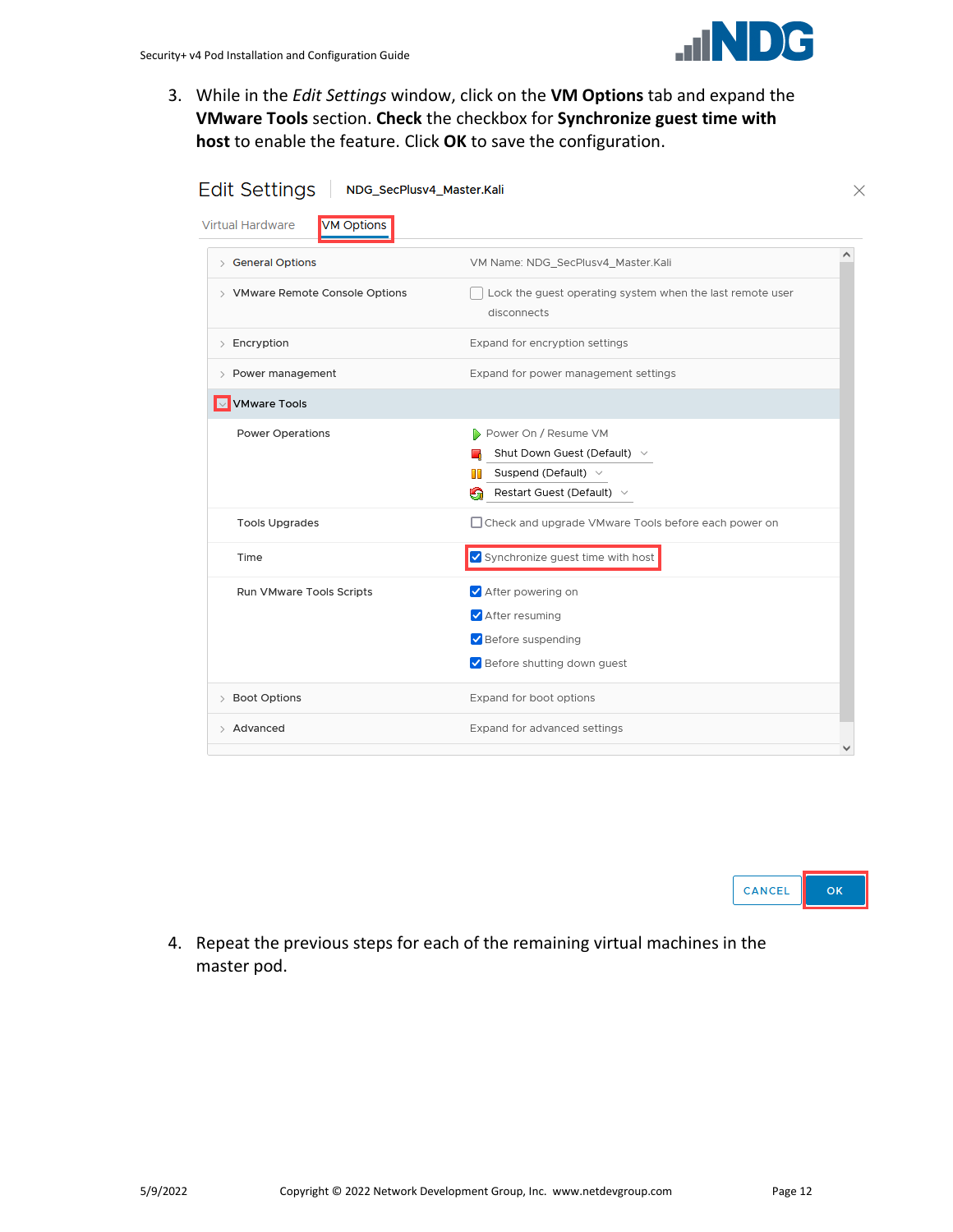

## <span id="page-12-0"></span>**4.2 NETLAB+ Virtual Machine Inventory Setup**

This section will guide you in adding your templates to the *Virtual Machine Inventory* of your *NETLAB+ VE* system.

- 1. Log in to your *NETLAB+ VE* system using the administrator account.
- 2. Select the **Virtual Machine Infrastructure** icon.



3. Click the **Virtual Machine Inventory** icon.



**Virtual Machine Inventory** 

Import, clone, and manage the inventory of virtual machines to be used with NETLAB+.

4. Click the **Import Virtual Machines** button located at the bottom of the list.

Import Virtual Machines

- 5. Select the appropriate datacenter from the list where your master VMs reside.
- 6. Select the checkbox next to the virtual machines you had just deployed and click **Import Selected Virtual Machines**.

Import Selected Virtual Machines

- 7. When the *Configure VMs* window loads, you can set your virtual machine parameters.
	- a. Check the dropdown box for the correct operating system for each imported virtual machine.
	- b. Change *Role* to **Master** for each VM.
	- c. Add any comments for each virtual machine in the last column.



It is advised to leave the *Version* and *Build* numbers for reference when requesting *NDG* support.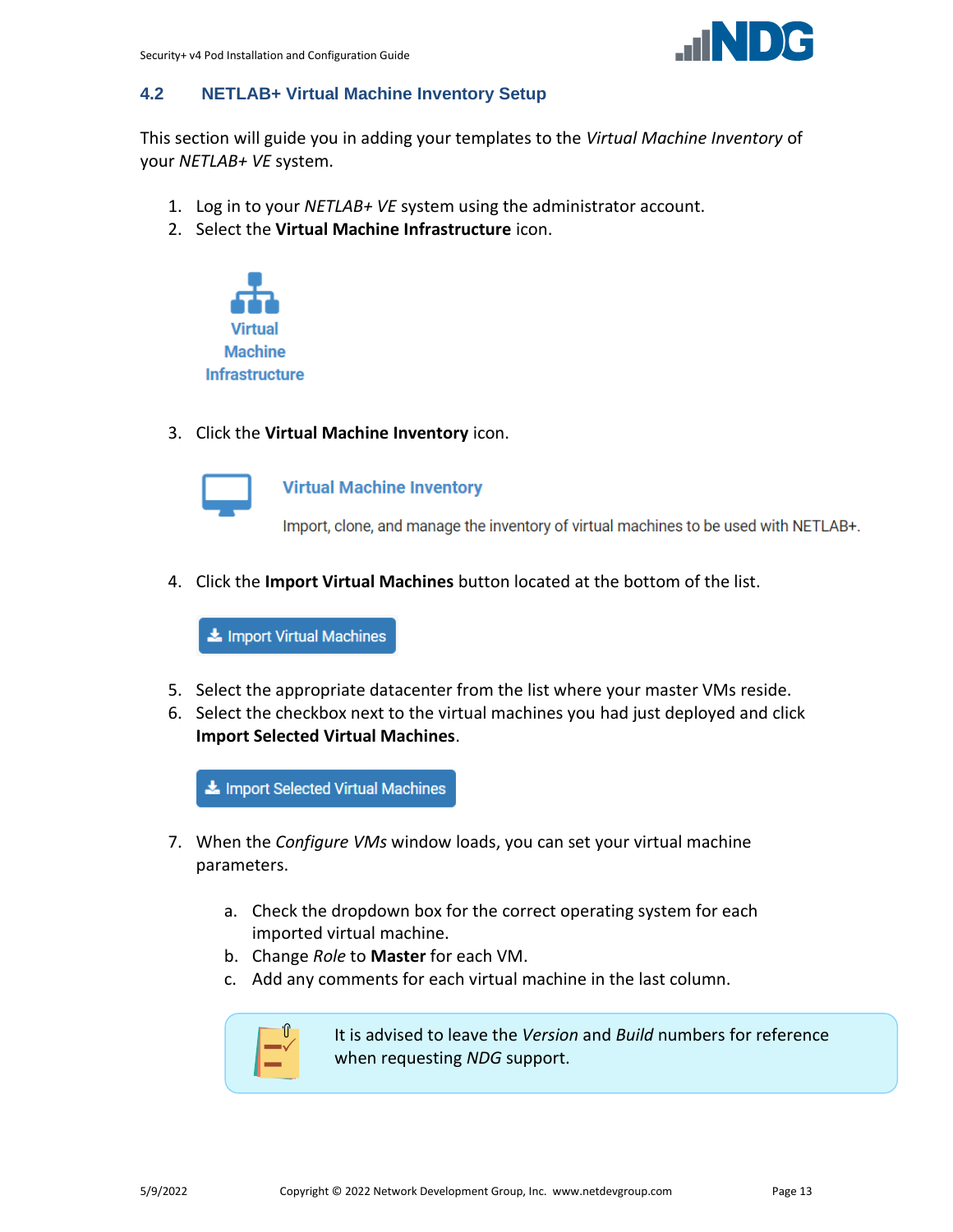

d. Verify your settings and click **Import (X) Virtual Machines** (notice the number in parenthesis is dynamic, depending on the amount of VMs selected).

Import (5) Virtual Machines

- e. Verify all *Import Statuses* report back with *OK* and then click on the **Dismiss** button.
- f. Verify that your virtual machines show up in the inventory.

For additional information, please refer to the *[NETLAB+ VE Administrator Guide](http://www.netdevgroup.com/support/documentation/netlabve/netlabve_administrator_guide.pdf#nameddest=virtual_machine_infrastructure)*.

#### <span id="page-13-0"></span>**4.3 Building the Master Security+ v4 Pod**

This section will assist you in adding the *Security+ v4* pod to your *NETLAB+* system.

#### <span id="page-13-1"></span>**4.3.1 Enabling Labs in Course Manager**

Please refer to the *Course Manager* section *of the [NETLAB+ VE Administrator Guide](https://www.netdevgroup.com/support/documentation/netlabve/netlabve_administrator_guide.pdf#nameddest=course_manager)* on how to enable content. Please install the **NDG Security+ v4** course.

#### <span id="page-13-2"></span>**4.3.2 Create the Master Pod**

- 1. Log into **NETLAB+ VE** with the *administrator* account.
- 2. Select the **Pods** icon.



3. Create a new pod by scrolling to the bottom and clicking the **Create New Pod** button.

**O** Create New Pod

4. Then, click on the **NDG Security+ v4** pod entry from the list of installed pod types.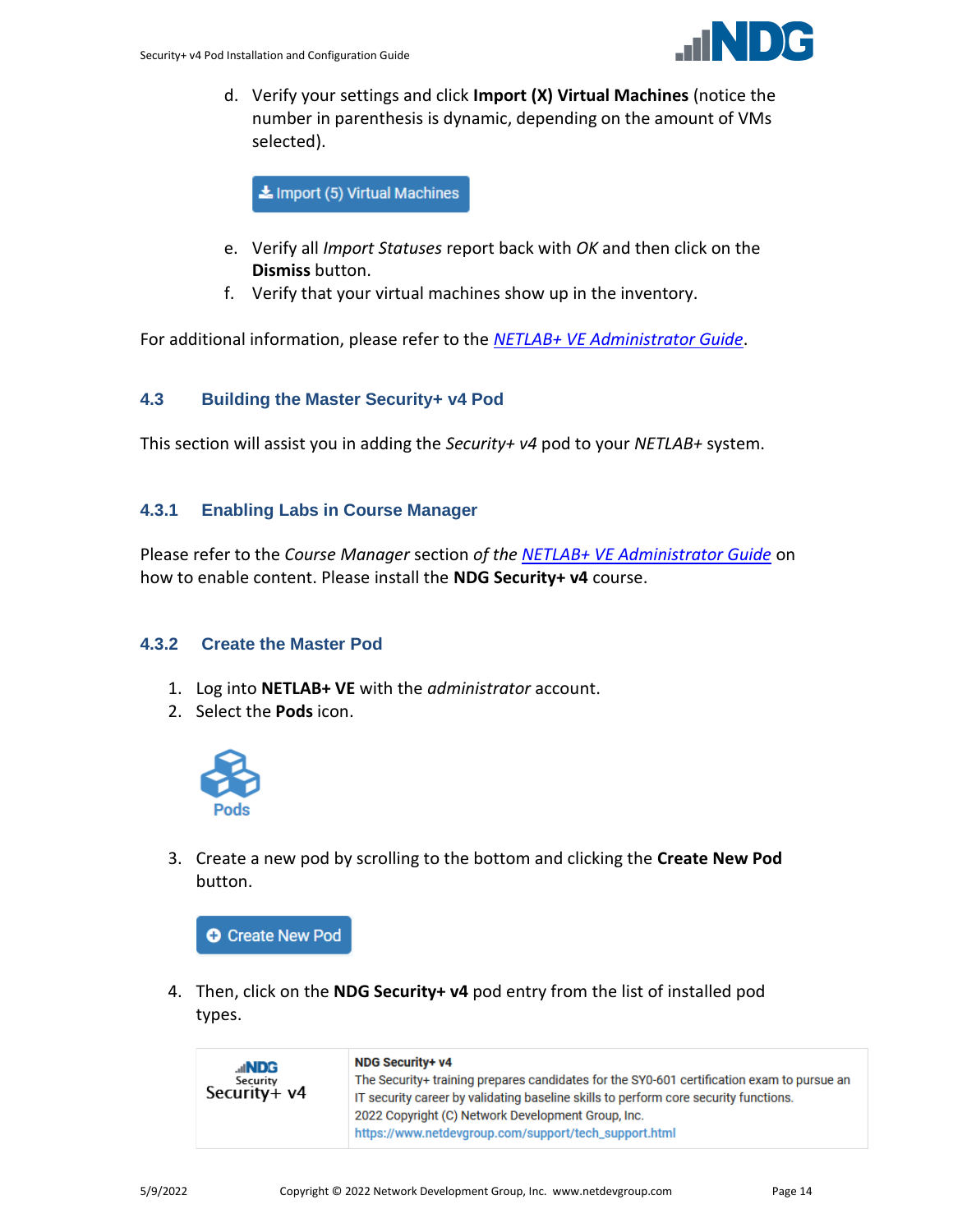

5. On the *New Pod* window, input a value into the **Pod ID** and **Pod Name** fields. Click **Next**.

| & New Pod       |                                         |                                     |
|-----------------|-----------------------------------------|-------------------------------------|
| Pod Type        | <b>ANDG</b><br>Security<br>Security+ v4 | <b>Used Pod IDs</b><br>1005<br>1010 |
| Pod ID          | 1000                                    | 1015<br>1020<br>1025                |
| <b>Pod Name</b> | NDG_SecPlusv4_H120_M1000                | 1030<br>$1035 \sim$                 |
|                 | $\Theta$ Help<br><b>O</b> Next          |                                     |

The *Pod ID* determines the order in which the pods will appear in the scheduler. It is best practice to use a block of sequential ID numbers for the *Pod Id* that allows for the number of pods you are going to install.

The *Pod Name* identifies the pod and is unique per pod. Here we used the name of the lab set or course in a shortened form along with a host identifier (H120), the type and number of the pod (M1000).

6. To finalize the wizard, click **OK**.

For additional information, please refer to the *NETLAB+ VE [Administrator Guide](http://www.netdevgroup.com/support/documentation/netlabve/netlabve_administrator_guide.pdf)*.

## <span id="page-14-0"></span>**4.3.3 Attach Virtual Machines to the Master Pod**

Update the master pod to associate the virtual machines with the newly created pod.

1. Select the **NDG Security+ v4** master pod from the pod list.

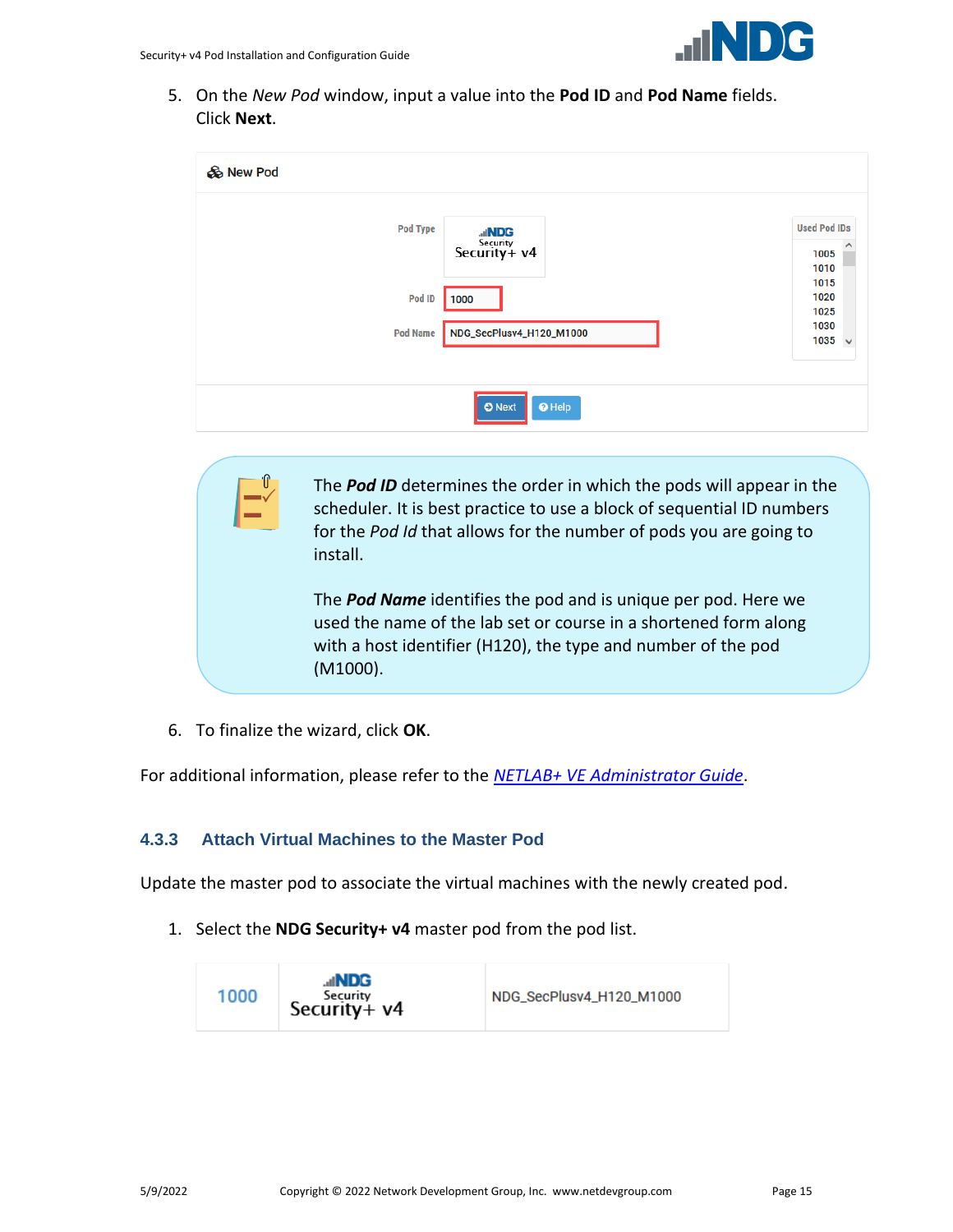

2. Click on the **Action** dropdown next to the virtual machine you are about to assign and select **Attach VM**.

|   | Remote PC 5      |               |                         |                                               |                          |
|---|------------------|---------------|-------------------------|-----------------------------------------------|--------------------------|
|   | <b>PC Name</b>   | <b>VM</b>     | <b>Operating System</b> | <b>Runtime Host</b><br><b>VM Role</b>         | <b>Action</b>            |
|   | Kali             | <b>ABSENT</b> |                         |                                               | lv                       |
| ≣ | pfSense          | <b>ABSENT</b> |                         | <b>● View</b><br><b>♦ Settings</b>            |                          |
| ≣ | <b>SecOnion</b>  | <b>ABSENT</b> |                         | <b>O</b> Attach VM<br><b>O</b> Remove VM From |                          |
| ≣ | <b>UbuntuSRV</b> | <b>ABSENT</b> |                         | <b>O</b> Snapshots                            |                          |
|   | <b>WinOS</b>     | <b>ABSENT</b> |                         |                                               | $\overline{\phantom{a}}$ |

3. Select the corresponding virtual machine from the inventory list.

| Kali (select virtual machine)  |                         |                     |
|--------------------------------|-------------------------|---------------------|
| <b>Virtual Machine Name</b>    | <b>Operating System</b> | $\hat{=}$ Role<br>≙ |
| NDG_SecPlusv4_Master.Kali      | Linux                   | Master              |
| NDG_SecPlusv4_Master.pfSense   | <b>Free BSD</b>         | Master              |
| NDG_SecPlusv4_Master.SecOnion  | Linux                   | Master              |
| NDG_SecPlusv4_Master.UbuntuSRV | Linux                   | Master              |
| NDG_SecPlusv4_Master.WinOS     | Windows Server 2019     | Master              |

4. Click **OK** to confirm the VM attachment and repeat the previous steps for the remaining virtual machines.

#### <span id="page-15-0"></span>**4.3.4 Create Snapshots for the Master Virtual Machines**

In order to proceed with pod cloning, snapshots must be created on each of the pod's virtual machines.

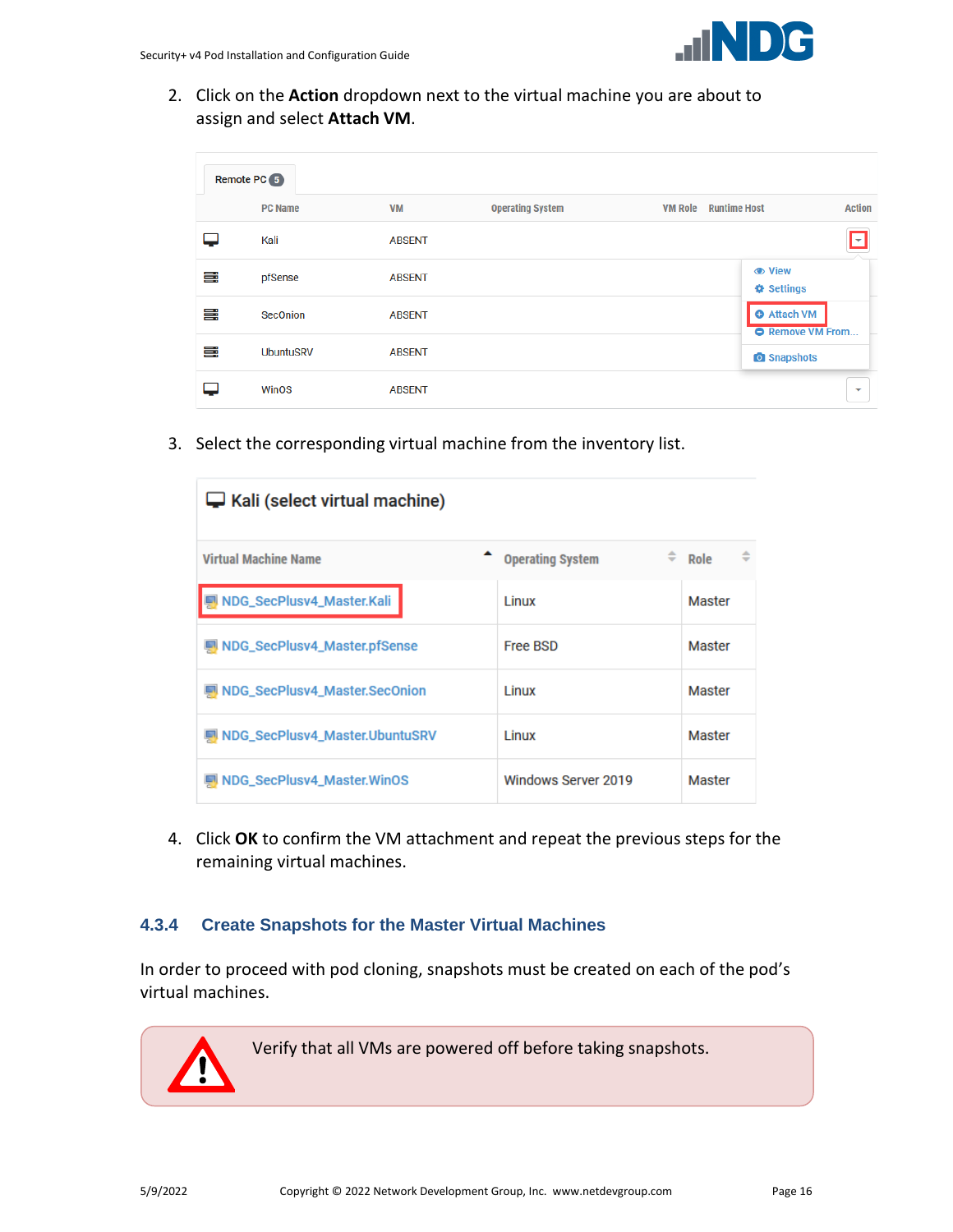

1. Make sure to view the **Security+ v4** master pod you just assigned machines to. In the pod view, click on the dropdown menu option underneath the *Action* column for a specific VM and select **Snapshots**.

|   | Remote PC 5      |                                |                         |                |                                               |
|---|------------------|--------------------------------|-------------------------|----------------|-----------------------------------------------|
|   | <b>PC Name</b>   | <b>VM</b>                      | <b>Operating System</b> | <b>VM Role</b> | <b>Runtime Host</b><br><b>Action</b>          |
| Δ | Kali             | NDG_SecPlusv4_Master.Kali      | Linux                   | <b>MASTER</b>  | I۳                                            |
| ≡ | pfSense          | NDG_SecPlusv4_Master.pfSense   | <b>Free BSD</b>         | <b>MASTER</b>  | <b> ⊙</b> View<br><b>♦ Settings</b>           |
| Δ | <b>SecOnion</b>  | NDG_SecPlusv4_Master.SecOnion  | Linux                   | <b>MASTER</b>  | <b>O</b> Attach VM<br><b>O</b> Remove VM From |
| Δ | <b>UbuntuSRV</b> | NDG_SecPlusv4_Master.UbuntuSRV | Linux                   | <b>MASTER</b>  | <b>O</b> Snapshots                            |
| ⊞ | <b>WinOS</b>     | NDG_SecPlusv4_Master.WinOS     | Windows Server 2019     | <b>MASTER</b>  | v                                             |

2. In the *Snapshot Manager* window, click on the **Take** button. This will take a snapshot of the current state of the virtual machine.

| <b>Snapshot Manager</b>                                  |                                                        |
|----------------------------------------------------------|--------------------------------------------------------|
| 白… L <mark>.</mark><br>О<br>You Are Here!                | Name:<br><b>Description:</b>                           |
| <b>B</b> Take<br><b>陶</b> Delete All<br><b>O</b> Dismiss | <b>B</b> Delete<br><b>O</b> Go To<br>$\mathbb{Z}$ Edit |



Any changes made after this will require a new snapshot or those changes will not reflect in the reset state of the pod or its clones.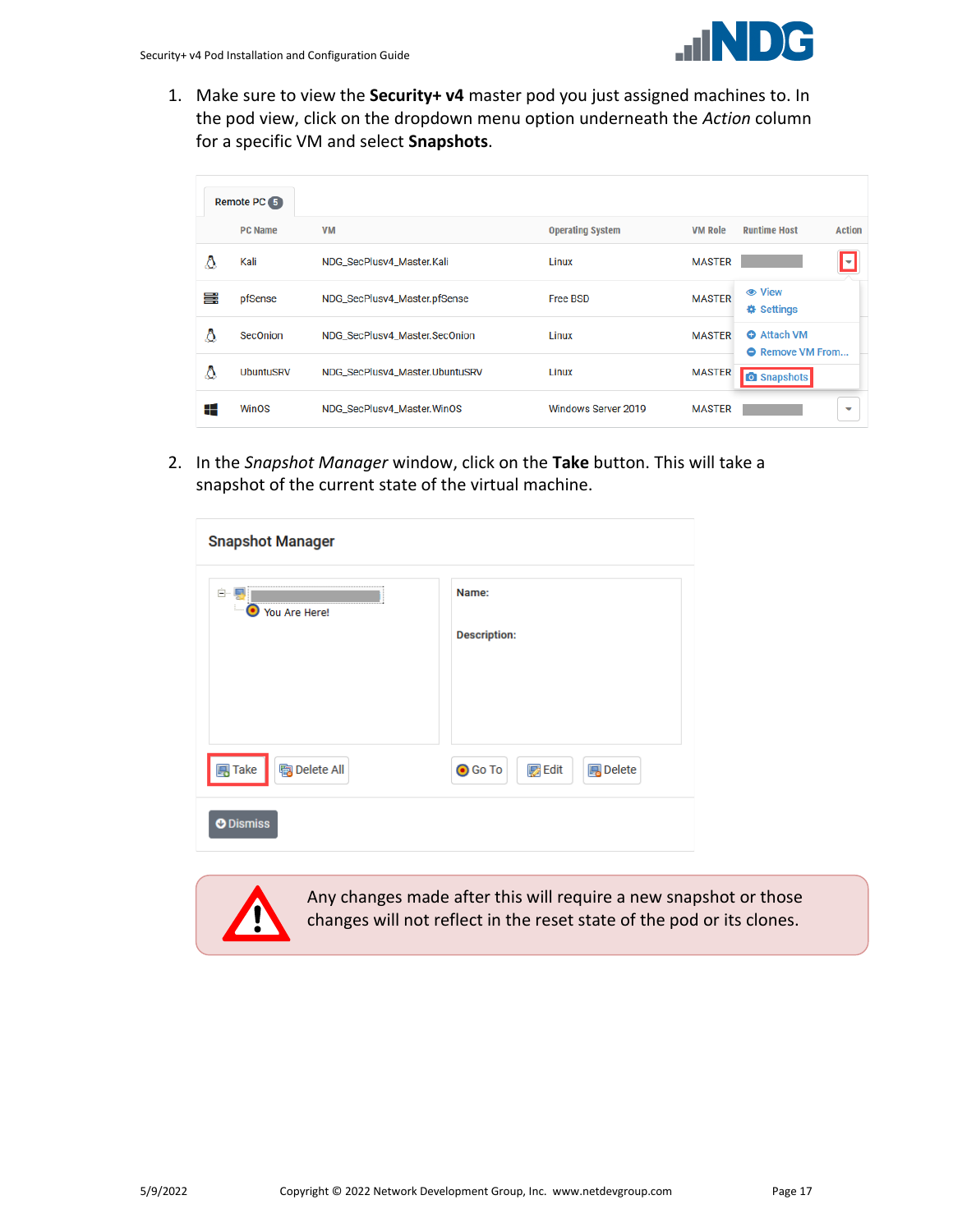

3. In the *Take Snapshot* window, type GOLDEN\_MASTER into the *Name* text field, or you may choose another naming convention as long as it is consistent for easy management. Click **OK**.

| <b>Take Snapshot</b>          |  |
|-------------------------------|--|
| Name:<br><b>GOLDEN_MASTER</b> |  |
| <b>Description:</b>           |  |
| Cancel<br>OK                  |  |



It is recommended to use *GOLDEN\_MASTER* as the snapshot name when working with normalized pod types.

4. In the *Snapshot Manager* window, notice the snapshot is created. Click the **Dismiss** button.

| <b>Snapshot Manager</b>                            |                                                    |
|----------------------------------------------------|----------------------------------------------------|
| Ė-Ę<br>Ē.<br>GOLDEN_MASTER<br>i<br>● You Are Here! | Name:<br>GOLDEN_MASTER<br><b>Description:</b>      |
| <b>陶</b> Delete All<br><b>国</b> Take               | <b>B</b> Delete<br><b>O</b> Go To<br><b>B</b> Edit |
| O Dismiss                                          |                                                    |

At this point it is good to verify that you have only one snapshot on the virtual machine. Multiple snapshots increase the likelihood of having problems, especially if the snapshots are named the same. Also, the more snapshots a virtual machine has, the slower the performance and the more drive space is used.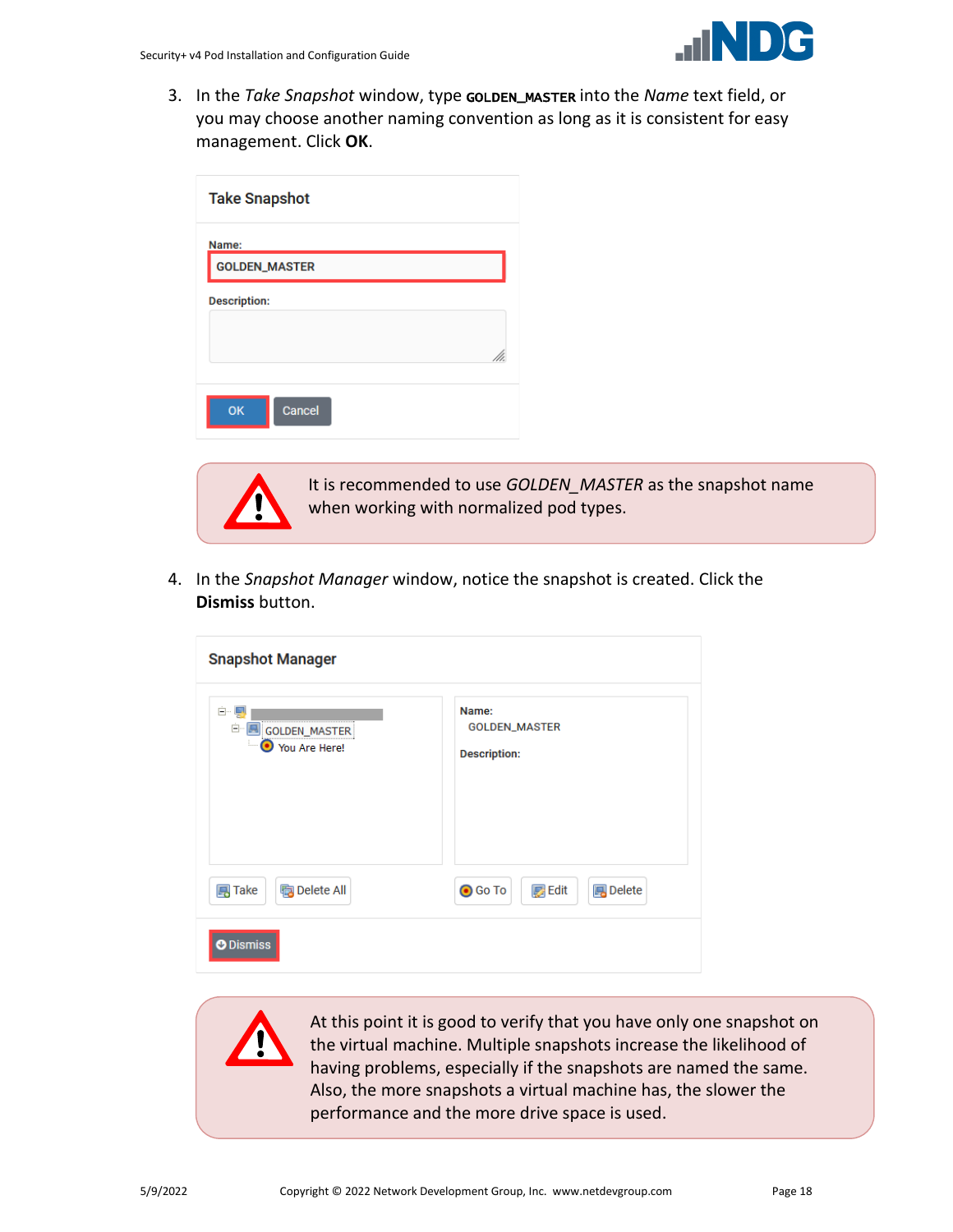5. Repeat the previous steps for the remaining virtual machines.

#### <span id="page-18-0"></span>**4.3.5 Set the Revert to Snapshot**

1. Make sure to view the **Security+ v4** master pod you just created snapshots for. In the pod view, click on the dropdown menu option underneath the *Action* column and select **Settings**.

|   | Remote PC 5      |                                |                         |                |                                               |
|---|------------------|--------------------------------|-------------------------|----------------|-----------------------------------------------|
|   | <b>PC Name</b>   | <b>VM</b>                      | <b>Operating System</b> | <b>VM Role</b> | <b>Runtime Host</b><br><b>Action</b>          |
| Δ | Kali             | NDG_SecPlusv4_Master.Kali      | Linux                   | <b>MASTER</b>  | M                                             |
| ≡ | pfSense          | NDG_SecPlusv4_Master.pfSense   | <b>Free BSD</b>         | <b>MASTER</b>  | <b> ⊙</b> View<br><b>₿</b> Settings           |
| Δ | <b>SecOnion</b>  | NDG_SecPlusv4_Master.SecOnion  | Linux                   | <b>MASTER</b>  | <b>O</b> Attach VM<br><b>O</b> Remove VM From |
| Δ | <b>UbuntuSRV</b> | NDG_SecPlusv4_Master.UbuntuSRV | Linux                   | <b>MASTER</b>  | <b>O</b> Snapshots                            |
| ⊞ | <b>WinOS</b>     | NDG_SecPlusv4_Master.WinOS     | Windows Server 2019     | <b>MASTER</b>  | $\overline{\phantom{a}}$                      |

2. In the virtual machine's *Settings* window, click on the *Revert to Snapshot* dropdown and select **GOLDEN\_MASTER** and then click the **Submit** button.

> This sets the snapshot on the virtual machine that will get reverted to each time the pod is scheduled.

| A Kali Settings               |                                                                                                                                                                                                   |
|-------------------------------|---------------------------------------------------------------------------------------------------------------------------------------------------------------------------------------------------|
| <b>PC Name</b>                | Kali                                                                                                                                                                                              |
| <b>PC Type</b>                | <b>Virtual Machine</b>                                                                                                                                                                            |
| <b>Datacenter</b>             | ▼                                                                                                                                                                                                 |
| <b>Virtual Machine</b>        | NDG_SecPlusv4_Master.Kali<br>٠                                                                                                                                                                    |
| Role                          | <b>Master</b>                                                                                                                                                                                     |
| <b>Revert to Snapshot</b>     | <b>GOLDEN_MASTER</b>                                                                                                                                                                              |
| <b>Shutdown Preference</b>    | <b>Graceful Shutdown</b><br>⇁                                                                                                                                                                     |
| <b>Guest Operating System</b> | Linux<br>▼                                                                                                                                                                                        |
| <b>Options</b>                | enable remote display auto-configuration<br>$\checkmark$<br>enable network auto-configuration<br>✓<br>enable advanced setting auto-configuration<br>enable minimum requirements verification<br>v |
|                               | Submit<br><sup>O</sup> Help<br><b>8</b> Cancel                                                                                                                                                    |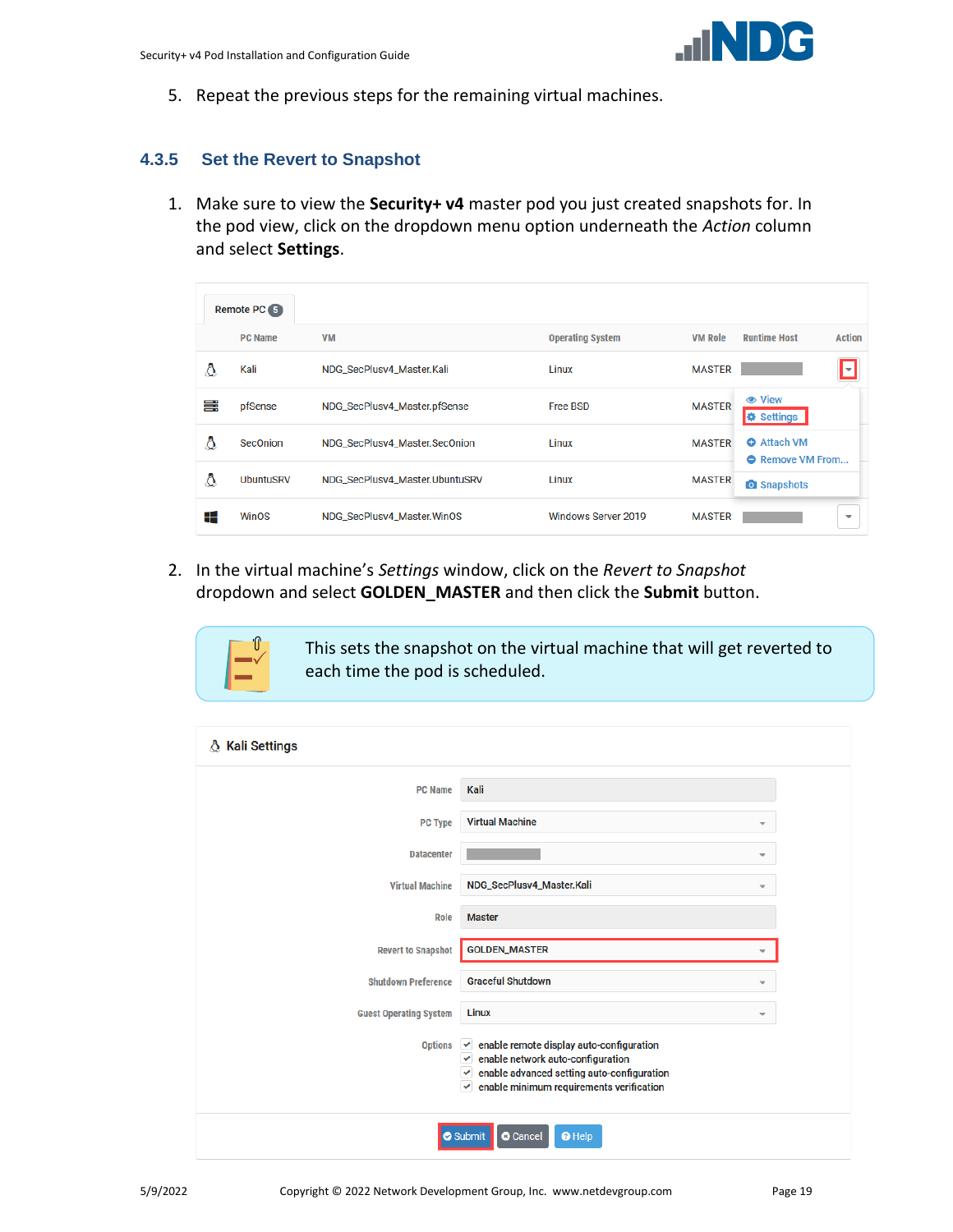

- 3. Click **OK** to confirm.
- 4. Return to the pod view page and repeat the previous steps for the remaining virtual machines.

#### <span id="page-19-0"></span>**4.4 Make changes to the Master Pod**

Some pods have software that needs to be altered on the host machine before it can be used properly. This normally happens when software requires licenses to function.

If there are changes that need to be made to the master pod prior to link cloning, either student pods or full cloning other master pods on other hosts, you will need to follow this set of instructions to ready your master pod.

For the Security+ v4 master pod, you will need to license all the *Microsoft Windows* machines. This process consists of:

- Scheduling the master pod
- Providing temporary internet access to the *WinOS* VM
- Licensing/Activating the *WinOS* VM
- Reverting back to the original *TCP/IP* settings
- Shutting down the *WinOS* VM
- If necessary, resetting the network interface cards to *SAFETY NET*
- Taking a new *GOLDEN\_MASTER* snapshot for the *WinOS* VM
- Ending the reservation

## <span id="page-19-1"></span>**4.4.1 Virtual Machine Credentials**

For your reference, the following table provides a list of the credentials for the systems in the pod:

| <b>Machine</b>   | User name     | <b>Password</b> |
|------------------|---------------|-----------------|
| Kali             | kali          | kali            |
| pfSense          | sysadmin      | NDGlabpass123!  |
| <b>SecOnion</b>  | sysadmin      | NDGlabpass123!  |
| <b>UbuntuSRV</b> | sysadmin      | NDGlabpass123!  |
| <b>WinOS</b>     | Administrator | NDGlabpass123!  |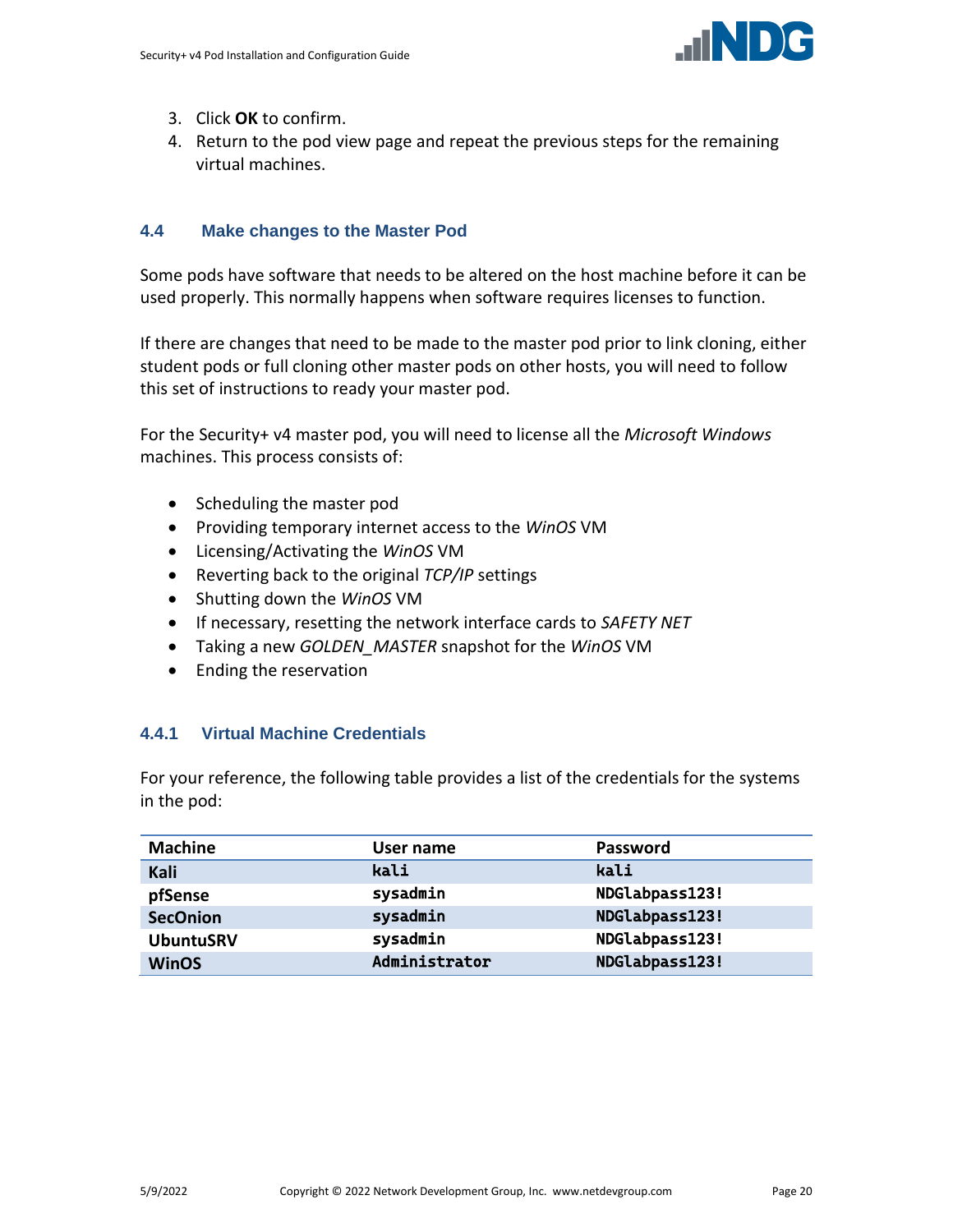

## <span id="page-20-0"></span>**4.4.2 Bring the Master Pod online**

1. In the pod view, click the drop arrow under *State* and select **Online**.



## <span id="page-20-1"></span>**4.4.3 Create Class and Schedule the Master Pod**

Create a class as identified in the *Add Classes* section of the *[NETLAB+ VE Instructor](https://www.netdevgroup.com/support/documentation/netlabve/netlabve_instructor_guide.pdf#nameddest=add_classes)  [Guide](https://www.netdevgroup.com/support/documentation/netlabve/netlabve_instructor_guide.pdf#nameddest=add_classes)* then schedule the *Master Pod* to license the *WinOS* virtual machine (choose the "*No Lab: Launch Cyber Range*" from the list of labs as this selection will boot up all VMs available in the pod).



When scheduling the *Master Pod*, it is important to schedule the pod for enough time to complete the following steps.

## <span id="page-20-2"></span>**4.4.4 Provide Temporary Internet Access to the WinOS VM**

- 1. Moving away from the *NETLAB+* interface, navigate to your **vSphere Client** using your management workstation, and then connect to your **vCenter Server**.
- 2. From the *vSphere Client* dashboard, select **Hosts and Clusters**.
- 3. Select your host under the **NETLAB** datacenter and expand its view to see the virtual machines attached.
- 4. Locate the *WinOS* virtual machine. Right-click on the virtual machine and select **Edit Settings**.
- 5. Change *Network adapter 1* to a virtual machine port group that is linked to an internet-accessible physical adapter.



Alternatively, you can add a new *vNIC* to the VM and use it to link to a virtual machine port group that is linked to an internet accessible physical adapter.

6. Click **OK** to confirm the changes.

## <span id="page-20-3"></span>**4.4.5 License and Activate the WinOS VM**

- 1. Log on to the **WinOS** virtual machine in the pod. If necessary, click the dropdown arrow for the VM's tab and select **Send CTRL+ALT+DEL**.
- 2. Log in as **Administrator** with **NDGlabpass123!** as the password.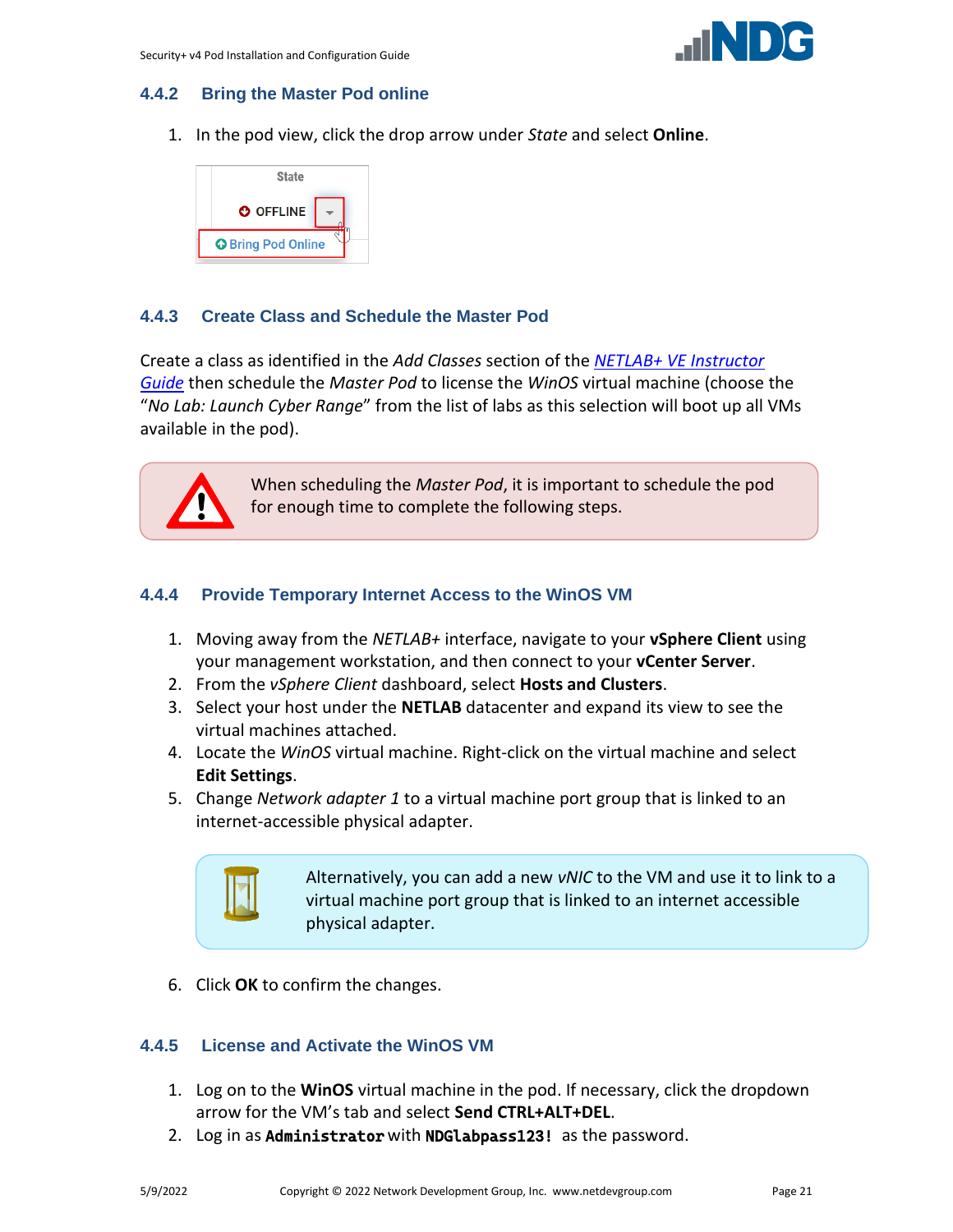

3. Once logged in, make sure the TCP/IP settings are temporarily configured correctly so that the internet is reachable. This can vary depending on how your environment is set up.



If you added a new temporary *vNIC* from the previous section, make sure to configure the *TCP/IP* settings for the newly added network adapter and use it to connect out to the internet.

- 4. Right-click on the **Start** icon in the lower-left and select **System**.
- 5. Scroll down and click **Change product key or upgrade your edition of Windows** in the *Windows activation* section.
- 6. Click **Change product key** in the *Activate Windows* now section.
- 7. Enter the product key and follow the on-screen instructions.
- 8. Windows should now be activated. If you received an error, make sure that the key entered is valid and click the **Troubleshoot** link from the *Activation Settings* to troubleshoot the problem.

## <span id="page-21-0"></span>**4.4.6 Revert Back the Original TCP/IP Settings**

1. After successfully activating the *WinOS* VM, if you temporarily changed the TCP/IP settings for *vNIC1*, make sure to change the TCP/IP settings to what they were before.

## <span id="page-21-1"></span>**4.4.7 Shut Down the WinOS VM**

- 1. On the *WinOS* machine, click the **Start** button, followed by clicking the **Power** icon.
- 2. Click **Shut down**.

## <span id="page-21-2"></span>**4.4.8 Reset the NIC to SAFETY NET**

- 1. Outside the *NETLAB+* web interface, navigate to your **vSphere Client** using your management workstation, and then connect to your **vCenter Server**.
- 2. From the *vSphere Client* dashboard, select **Hosts and Clusters**.
- 3. Select your host under the **NETLAB** datacenter.
- 4. Locate the **WinOS** virtual machine. Right-click on the virtual machine and select **Edit settings**.
- 5. Change *Network adapter 1* to **SAFETY NET**.



If you added a new temporary *vNIC* from the previous section, make sure to remove the extra *vNIC*.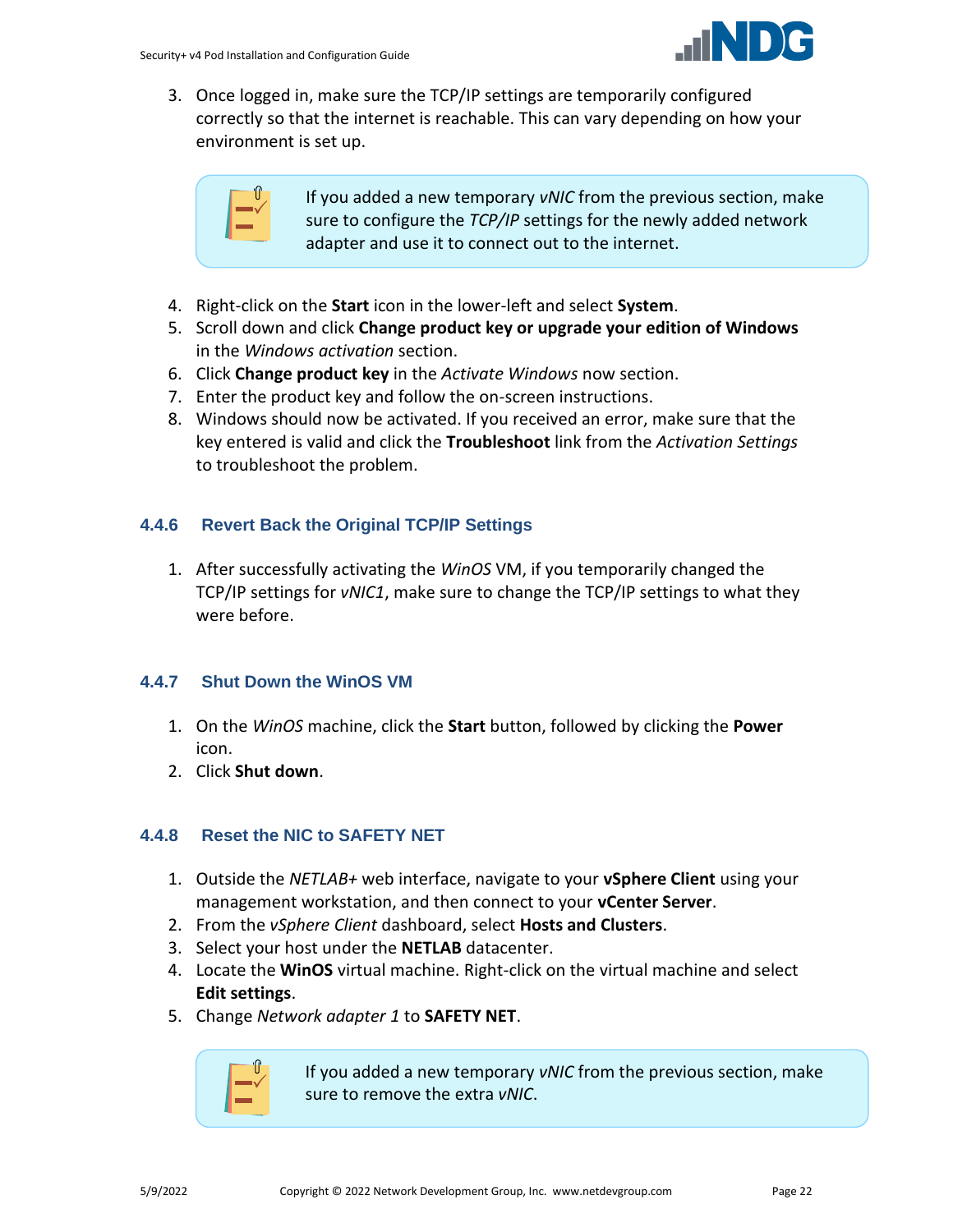

6. Click **OK** to confirm settings.

#### <span id="page-22-0"></span>**4.4.9 Take New Snapshots for the Changed Master Virtual Machines**

- 1. Right-click on the **WinOS** virtual machine and select **Snapshots > Manage Snapshots**.
- 2. Click **Delete** to delete the current snapshot. Remember the name of this snapshot, as the new snapshot will need to have the exact same name.
- 3. Click **Yes** on the *Confirm Delete* window.
- 4. Click **Close** on the *Manage Snapshots* window.
- 5. Right-click on the **WinOS** virtual machine and select **Snapshots > Take Snapshot**.
- 6. In the *Take Snapshot* window, type GOLDEN\_MASTER or whatever prior snapshot name the virtual machine had. Click **OK** to take the snapshot.

#### <span id="page-22-1"></span>**4.4.10 End Reservation**

You may now end the reservation of the master pod.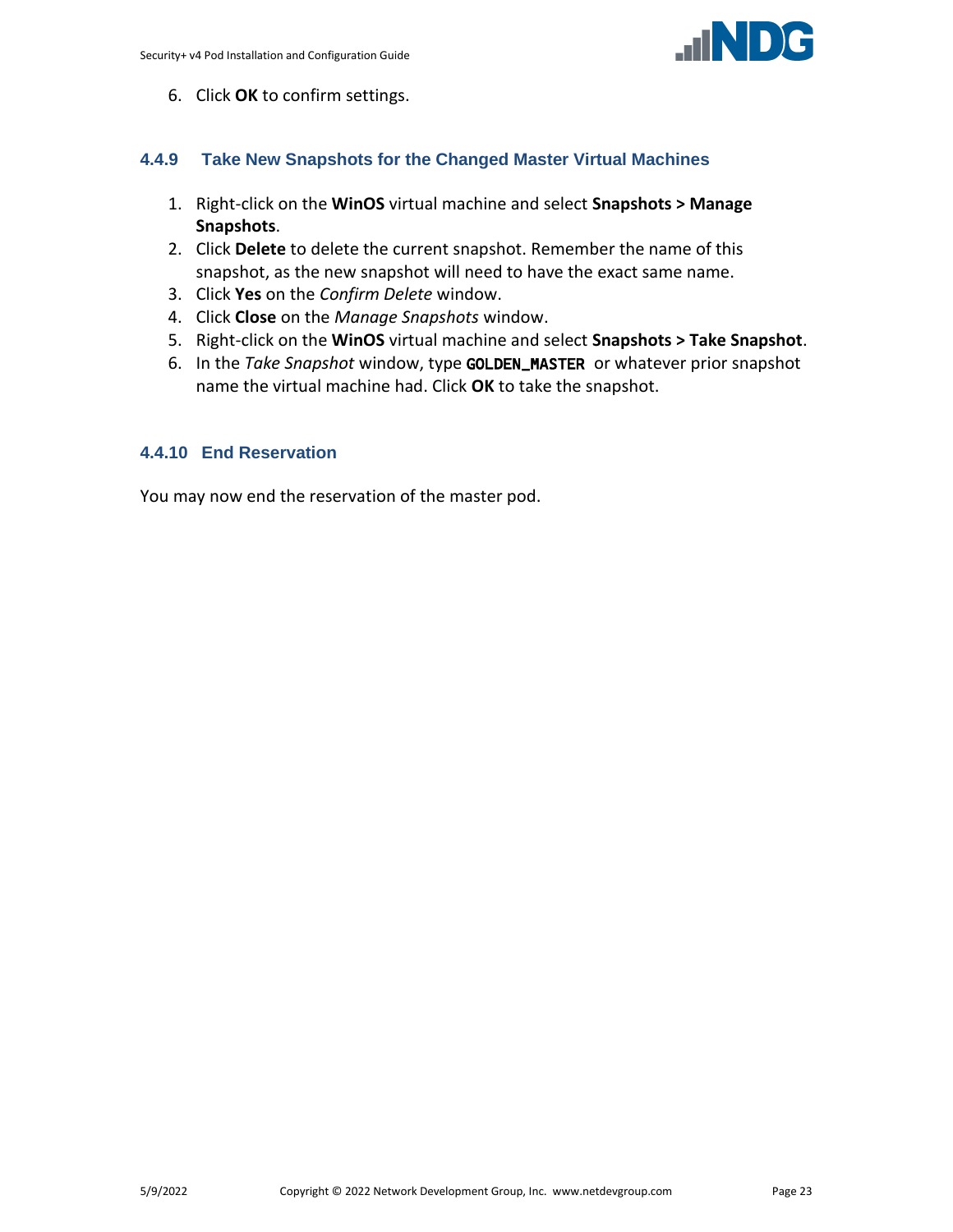

## <span id="page-23-0"></span>**5 Pod Cloning**

This section will help you create multiple student pods. The following sections describe the *NETLAB+* pod cloning feature used to create student pods on one or two host systems.

## <span id="page-23-1"></span>**5.1 Linked Clones and Full Clones**

*NETLAB+* can create *linked clones* or *full clones*.

A **linked clone** (or linked virtual machine) is a virtual machine that shares virtual disks with the parent (or master) virtual machine in an ongoing manner. This conserves disk space and allows multiple virtual machines to use the same software installation. Linked clones can be created very quickly because most of the disk is shared with the parent VM.

A **full clone** is an independent copy of a virtual machine that shares nothing with the parent virtual machine after the cloning operation. The ongoing operation of a full clone is entirely separate from the parent virtual machine.

## <span id="page-23-2"></span>**5.2 Creating User Pods**

The following section describes how to create user pods on the same *VMware Host* system that holds your master pod's virtual machines. In this scenario, we will create linked virtual machines using the *NETLAB+* pod cloning utility.

- 1. Log in to **NETLAB+ VE** with the *administrator* account.
- 2. Select the **Pods** icon.



- 3. Click on your master pod.
- 4. Make sure the pod is offline by selecting **Take Pod Offline**.
- 5. Click the **Clone Pod** button to create a new pod, based on the settings and snapshots of this pod.



6. Input a new ID value into the **New Pod ID** field. It is advised to keep the pods in numerical order. If the pod IDs are not in numerical order, they will not show up in the scheduler in numerical order. Click **Next**.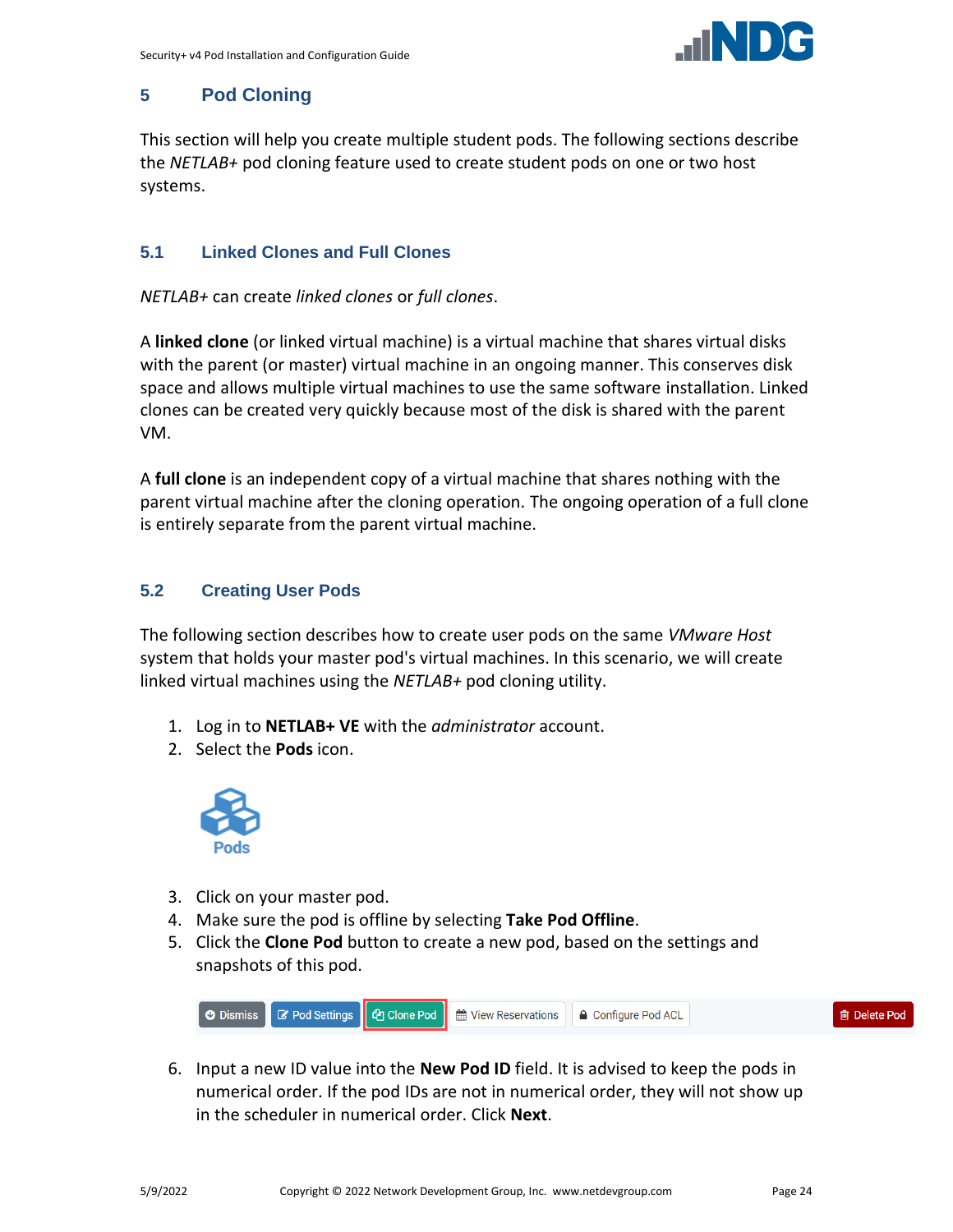

7. Enter a name for the cloned pod into the **New Pod Name** field. For example, **NDG\_SecPlusv4\_H120\_S1001**. Click **Next**.

| ◠<br>Т |
|--------|
|        |

The *Pod Name* identifies the pod and is unique per pod. Here we used the name of the lab set or course in a shortened form along with a host identifier (H120), the type and number of the pod (S1001).

8. When the action has finished processing, you are presented with a settings screen. Notice each VM has its own tab. Go through each tab and verify the following:

*Source Virtual Machine*:

a. *From Snapshot* should be set to the **GOLDEN\_MASTER** snapshot you created previously.

*Target Virtual Machine*:

- a. For *Type*, verify that **Linked** is selected.
- b. For *Role*, verify that the **Normal** role is selected.
- c. For *Take Snapshot*, verify that **GOLDEN\_MASTER** is inputted.
- d. For *Copy BIOS UUID,* only choose this option if you wish to preserve the sources VM's BIOS UUID for the targeted clone VM (when this option is checked, it can help with keeping licensing intact such as *Microsoft Windows Licensing/Activation*).

| pfSense                                                                 | <b>SecOnion</b>      |                      |   |                               |                       |                               |                          |  |  |
|-------------------------------------------------------------------------|----------------------|----------------------|---|-------------------------------|-----------------------|-------------------------------|--------------------------|--|--|
| <b>Source Virtual Machine</b>                                           |                      |                      |   |                               |                       | <b>Target Virtual Machine</b> |                          |  |  |
| NDG_SecPlusv4_Master.Kali<br><b>VM Name</b><br>$\overline{\phantom{a}}$ |                      |                      |   | NDG_SecPlusv4_H120_S1001.Kali |                       |                               |                          |  |  |
|                                                                         |                      |                      | ▼ |                               | <b>Type</b>           | <b>Linked</b>                 |                          |  |  |
|                                                                         |                      |                      |   |                               | Role                  | <b>Normal</b><br>÷            |                          |  |  |
|                                                                         |                      |                      |   |                               | <b>Runtime Host</b>   |                               | $\overline{\phantom{a}}$ |  |  |
|                                                                         |                      |                      |   |                               | <b>Datastore</b>      |                               | $\overline{\phantom{a}}$ |  |  |
|                                                                         |                      |                      |   |                               | <b>Storage</b>        | <b>On Demand</b>              | $\overline{\phantom{a}}$ |  |  |
|                                                                         |                      |                      |   |                               | <b>Take Snapshot</b>  | <b>GOLDEN_MASTER</b>          |                          |  |  |
|                                                                         |                      |                      |   |                               | <b>Copy BIOS UUID</b> | disabled                      |                          |  |  |
|                                                                         | <b>From Snapshot</b> | <b>GOLDEN_MASTER</b> |   | <b>UbuntuSRV</b>              | <b>WinOS</b>          | <b>VM Name</b>                |                          |  |  |

9. When you are done changing settings, click **Clone Pod**. This should complete within a minute as we are creating linked virtual machines.



10. When the pod clone process is finished, click **OK**.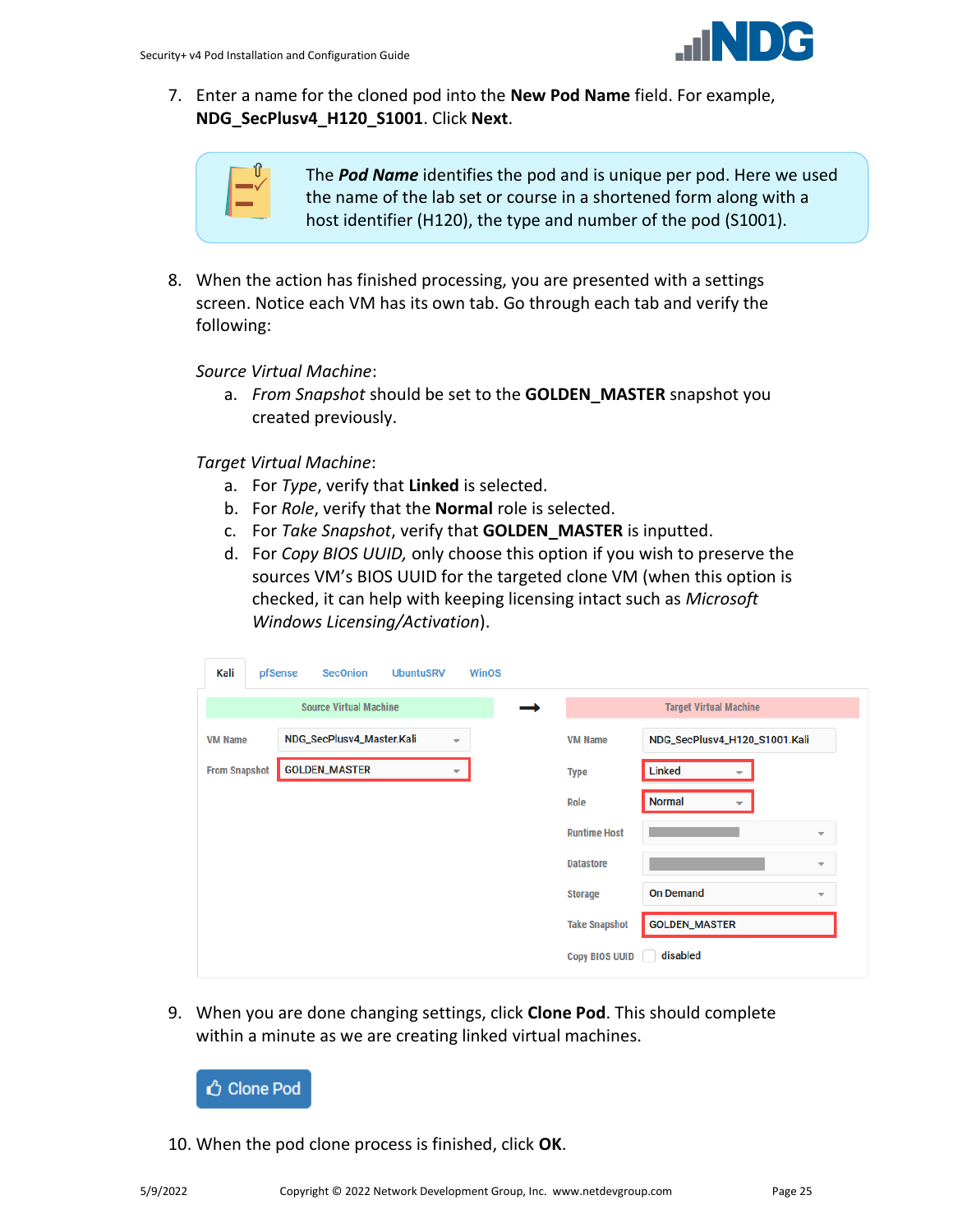

- 11. If you want to dedicate this pod to a particular class, team, or student, use the *Pod ACLs* feature. For details, see the *[NETLAB+ VE Instructor Guide.](http://www.netdevgroup.com/support/documentation/netlabve/netlabve_instructor_guide.pdf#nameddest=manage_pod_acls)*
- 12. Click the **Online** Button on the *Pod Management* page to make the pod available.



The user pod can now be reserved. When the reservation becomes active, *NETLAB+* will automatically configure virtual machines and virtual networking for your new pod.

> The *GOLDEN\_MASTER* snapshot is the starting point for all pods. We recommend that you reserve the 1st pod and conduct some labs to make sure the snapshot images work correctly. If there are defects, make corrections to the images to the master pod and retake the *GOLDEN\_MASTER* snapshot before creating additional pods.

## <span id="page-25-0"></span>**5.3 Copying Your Master Pod to the Second Host**

For this task, we will use the pod cloning utility to copy our master pod to the second host.

- 1. Log in to *NETLAB+* with the administrator account.
- 2. Select the **Pods** icon.



- 3. Click on the master pod.
- 4. Make sure the pod is offline by selecting **Take Pod Offline**.
- 5. Click the **Clone** button to create a new pod, based on the settings of this pod.



6. Input a new ID value into the **New Pod ID** field. It is advised to keep the pods in numerical order. If the pod IDs are not in numerical order, they will not show up in the scheduler in numerical order. Click **Next**.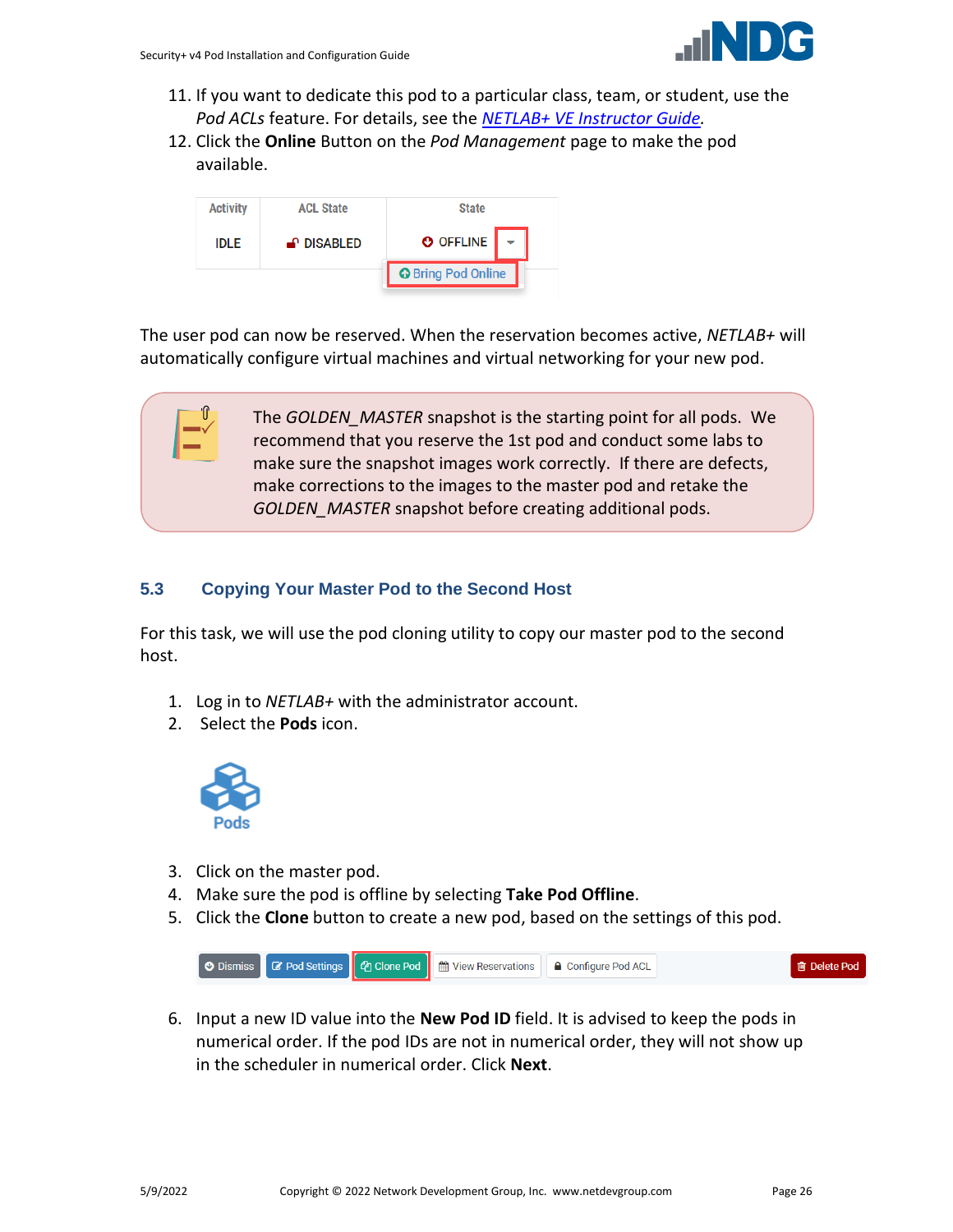

7. Enter a name for the cloned pod into the **New Pod Name** field. For example, **NDG\_SecPlusv4\_H130\_M1000**. Click **Next**.

| ۰ |
|---|
|   |

The *Pod Name* identifies the pod and is unique per pod. Here we used the name of the lab set or course in a shortened form along with a host identifier (H130), the type and number of the pod (M1000).

8. When the action has finished processing, you are presented with a settings screen. Notice each VM has its own tab. Go through each tab and verify the following:

*Source Virtual Machine*:

a. *From Snapshot* should be set to the **GOLDEN\_MASTER** snapshot you created previously.

*Target Virtual Machine*:

- a. For *Type*, verify that **Full** is selected.
- b. For *Role*, verify that the **Master** role is selected.
- c. For *Take Snapshot*, verify that **GOLDEN\_MASTER** is inputted.
- d. For *Runtime Host*, select the second host system (which should be different than the system you are cloning from).
- e. For *Copy BIOS UUID,* only choose this option if you wish to preserve the source VM's BIOS UUID for the targeted clone VM (when this option is checked, it can help with keeping licensing intact such as *Microsoft Windows Licensing/Activation*).

| Kali                          |  | pfSense                                               | <b>SecOnion</b>      | <b>UbuntuSRV</b> | <b>WinOS</b> |                      |                               |                                           |                          |  |
|-------------------------------|--|-------------------------------------------------------|----------------------|------------------|--------------|----------------------|-------------------------------|-------------------------------------------|--------------------------|--|
| <b>Source Virtual Machine</b> |  |                                                       |                      |                  |              |                      | <b>Target Virtual Machine</b> |                                           |                          |  |
| <b>VM Name</b>                |  | NDG_SecPlusv4_Master.Kali<br>$\overline{\phantom{a}}$ |                      |                  |              |                      | <b>VM Name</b>                | NDG_SecPlusv4_H130_M1000.Kali             |                          |  |
| <b>From Snapshot</b>          |  |                                                       | <b>GOLDEN_MASTER</b> |                  | ▼            |                      | <b>Type</b>                   | <b>Full</b><br>$\overline{\phantom{a}}$   |                          |  |
|                               |  |                                                       |                      |                  |              |                      | Role                          | <b>Master</b><br>$\overline{\phantom{a}}$ |                          |  |
|                               |  |                                                       |                      |                  |              |                      | <b>Runtime Host</b>           |                                           | $\overline{\phantom{a}}$ |  |
|                               |  |                                                       |                      |                  |              |                      | <b>Datastore</b>              |                                           | ۰                        |  |
|                               |  |                                                       |                      |                  |              |                      | <b>Storage</b>                | <b>On Demand</b>                          | $\overline{\phantom{a}}$ |  |
|                               |  |                                                       |                      |                  |              | <b>Take Snapshot</b> | <b>GOLDEN_MASTER</b>          |                                           |                          |  |
|                               |  |                                                       |                      |                  |              |                      | <b>Copy BIOS UUID</b>         | disabled                                  |                          |  |